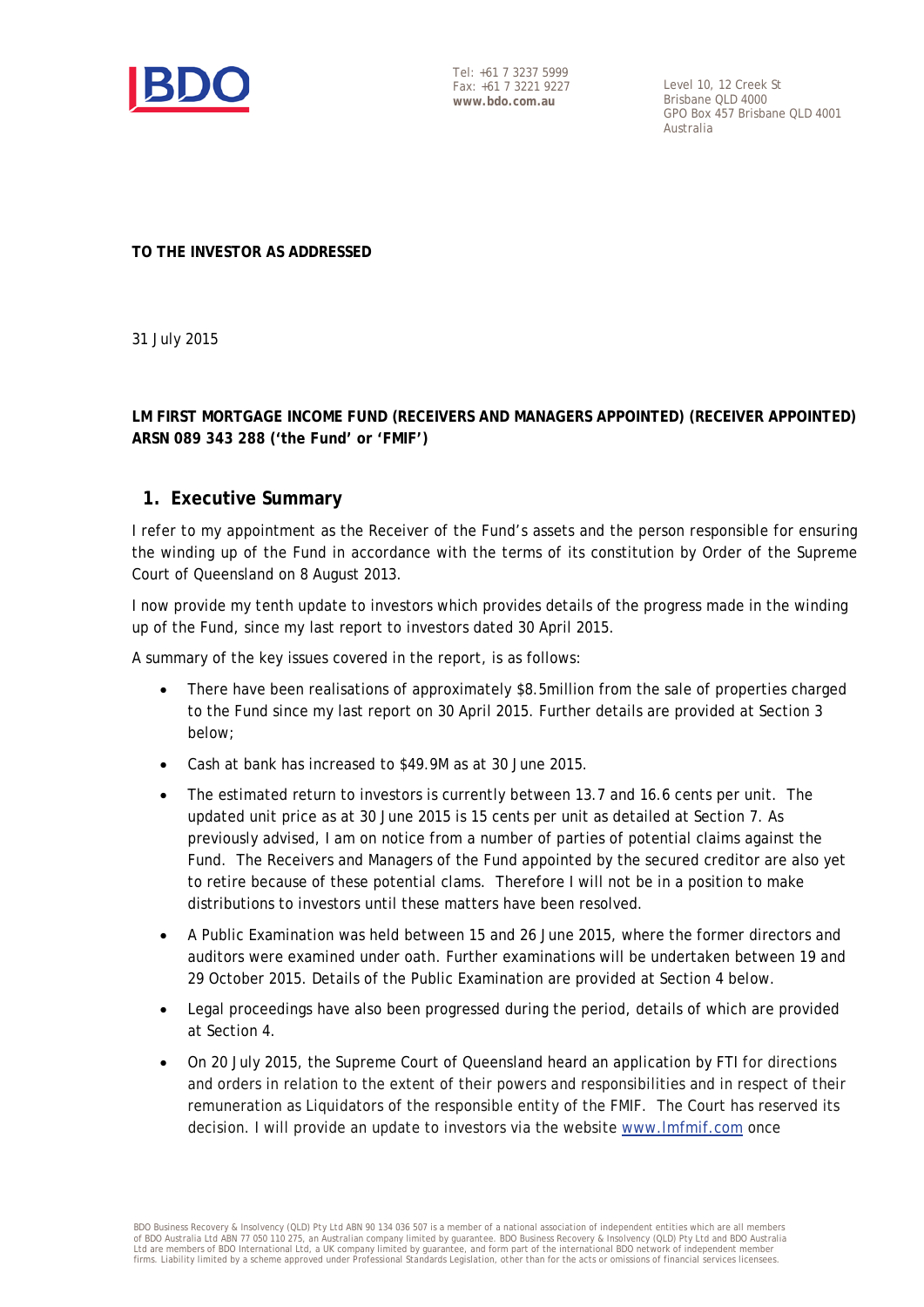

judgement has been handed down and will include further information in my next report to investors.

- FTI's remuneration and legal expenses are still to be resolved as detailed at Section 8.
- On 23 June 2015, the Supreme Court of Queensland approved the Court Appointed Receiver's remuneration sought in respect of work undertaken in dealing with FMIF during the period from 1 October 2014 to 30 April 2015. In addition, the court approved the remuneration sought in respect of the work undertaken on the controllerships during the period 1 October 2014 to 30 April 2015. Details of the remuneration is detailed at Section 9 below.

## **2. Position of the Secured Creditor, the potential claim by KordaMentha, the trustee of the LM Managed Performance Fund ('MPF') and claims filed against the Fund**

## **2.1 Potential claims by KordaMentha**

Please refer to my previous reports to investors for further background information however, I summarise the status of this matter as at the date of my last report as follows:

- Even though the secured creditor has been repaid in full, the Receivers and Managers appointed by the secured creditor have advised me that they are not in a position to retire until the potential claim by KordaMentha as the new trustee of the MPF is resolved. Despite KordaMentha advising in April 2014 that they would prioritise their investigations with potential claims against the secured creditor, they have not yet confirmed if any claims will be pursued or if they are in a position to release the secured creditor from any claims;
- In August 2014, KordaMentha filed two proceedings against LM Investment Management Ltd (In Liquidation) (Receivers and Managers Appointed) (LMIM) and constructive trust claims against the Fund relating to two loans that were allegedly assigned from the FMIF to the MPF on 28 August 2008 in the sums of \$9.7M and \$19.5M respectively. These claims have not yet been served;
- These two proceedings must be served within 12 months of filing otherwise the claims will lapse unless the court extends this period. If the two filed claims are served on me, it may have implications in relation to the timing and potentially the return to investors;

Developments since my last report are:

- My solicitors again wrote to KordaMentha's solicitors in May 2015 seeking a response in regard to the question of whether they maintain any claim against the secured creditor given that the secured creditor is not mentioned in the two claims mentioned above and the subject loans were assigned prior to the secured creditor's involvement. As no reply has been forthcoming my solicitors wrote to them again on 29 July 2015 seeking clarification of their position.
- On 29 May 2015 KordaMentha filed an application under the Trusts Act for directions to bring the proceedings and an application for leave to proceed against LMIM (given LMIM is in Liquidation). One of the directions KordaMentha are seeking is that they are justified in prosecuting the two claims. The hearing of the application has been adjourned twice and will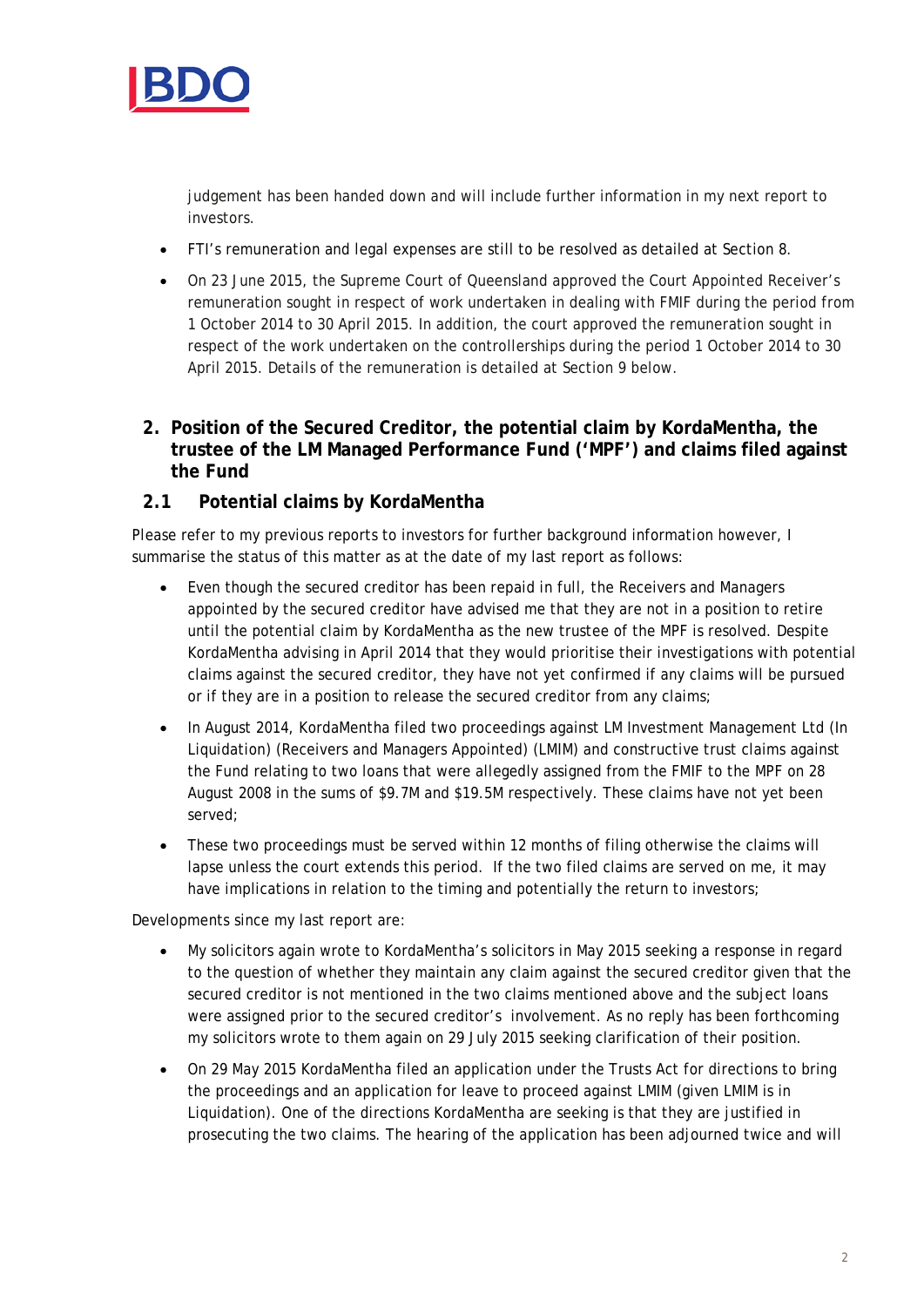

be heard on 18 August 2015 after further evidence is put on by the parties and written outlines have been exchanged.

## **2.2 Proceedings against the MPF, LMIM and the Directors of LMIM**

As discussed at section 4.2.1 below, on 17 December 2014, I filed a statement of claim in the Supreme Court of Queensland, against a number of parties including the MPF trustees, in respect of the loss suffered by FMIF as a result of the amount paid to MPF in the Bellpac litigation matter. This claim is for in excess of \$20M.

## **3. Realisation of Assets**

In my report dated 30 April 2015, I provided a summary of the assets to be realised. In the tables below, I summarise the assets realised since then and those remaining to be realised.

## **3.1 Assets realised since 30 April 2015**

| Location  | <b>Description of Asset</b>                                                                                                                                                            |
|-----------|----------------------------------------------------------------------------------------------------------------------------------------------------------------------------------------|
| VIC.      | A supported living community, with 69 completed independent living units<br>and a further 129 proposed.                                                                                |
| <b>WA</b> | The development has been subdivided into three super lots.<br>The first lot was sold in January 2014. The two remaining lots settled on 27<br>July 2015 and 30 July 2015 respectively. |

The Victorian retirement village was originally due to settle on 24 July 2015, however the buyer defaulted and subsequently settled on 31 July 2015.

## **3.2 Assets with partial realisations**

| Location | Description of asset                                                                                                                                                                                                                                                           |                |
|----------|--------------------------------------------------------------------------------------------------------------------------------------------------------------------------------------------------------------------------------------------------------------------------------|----------------|
| OLD.     | 90 strata titled hotel rooms. Since my last report, when three<br>units remained, a further unit has settled with the remaining<br>two units under contract.                                                                                                                   | Under Contract |
| OL D     | Residential land subdivision. 80 lots with operational works<br>approval and additional land (approx. 57ha) with pending<br>development approval are on the market. Since my last<br>report to investors, the one remaining residential property<br>has been sold and settled. | On the market  |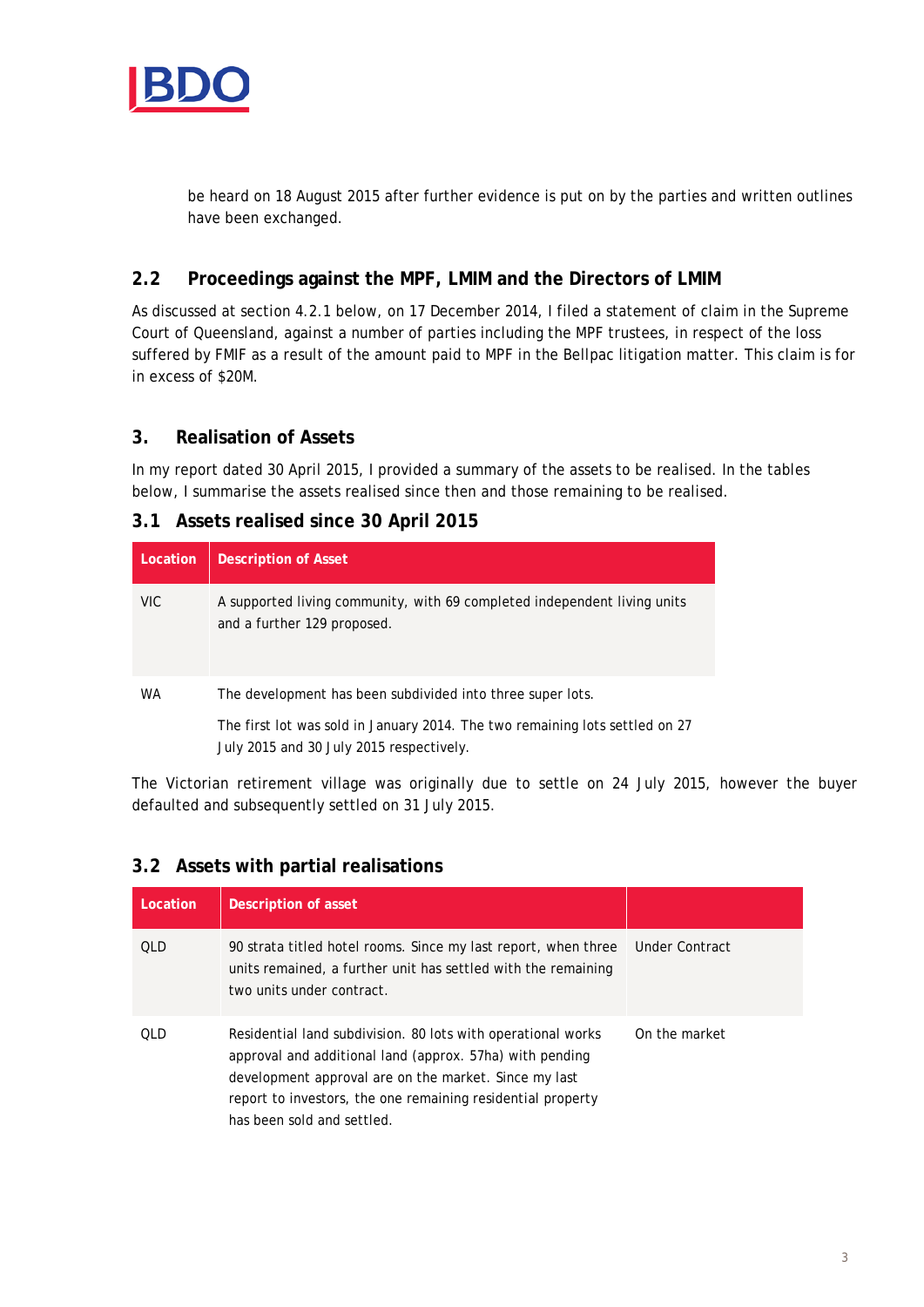

QLD 72 strata titled unit resort complex with management rights. At the time of my appointment 57 units remained. At the time of my last report 22 units had been sold. A further three units have now settled and one unit is under contract with 31 remaining to be sold. Under contract/on the market

## **3.3 Assets to be realised**

| Location | Description of asset                                                                                                                                                         | <b>Status</b>                                                           |
|----------|------------------------------------------------------------------------------------------------------------------------------------------------------------------------------|-------------------------------------------------------------------------|
| OLD      | Two supported living communities. One currently has 62<br>completed units with a further 106 proposed. The other has<br>110 completed units, with 16 units currently vacant. | Borrower in control of<br>the assets/offer<br>accepted for the villages |

Documentation is in the course of being finalised for the sale of the above properties, which the Fund holds a second ranking charge over. It is expected that settlement of this transaction will be completed by March 2016.

## **3.4 Estimated losses on loans**

Several investors have enquired as to where the most significant loan losses have been incurred and therefore I summarise in the table below the 13 largest realised/unrealised losses suffered by the Fund totalling \$226.8M. Please note that the realised/unrealised losses are an estimate only as some of the assets are still to be realised.

| <b>Property Description</b>                                          | <b>Current Estimated Loss</b><br>or Write off (\$) |
|----------------------------------------------------------------------|----------------------------------------------------|
| Retirement Village development at Redland Bay, Queensland            | 36.6M                                              |
| Refinance and Construction of 72 units at Port Douglas, Queensland   | 30.5M                                              |
| Residential Land development/subdivision at Yeppoon, Queensland      | 29.4M                                              |
| Construction of 15 luxury apartments at Surfers Paradise, Queensland | 27.6M                                              |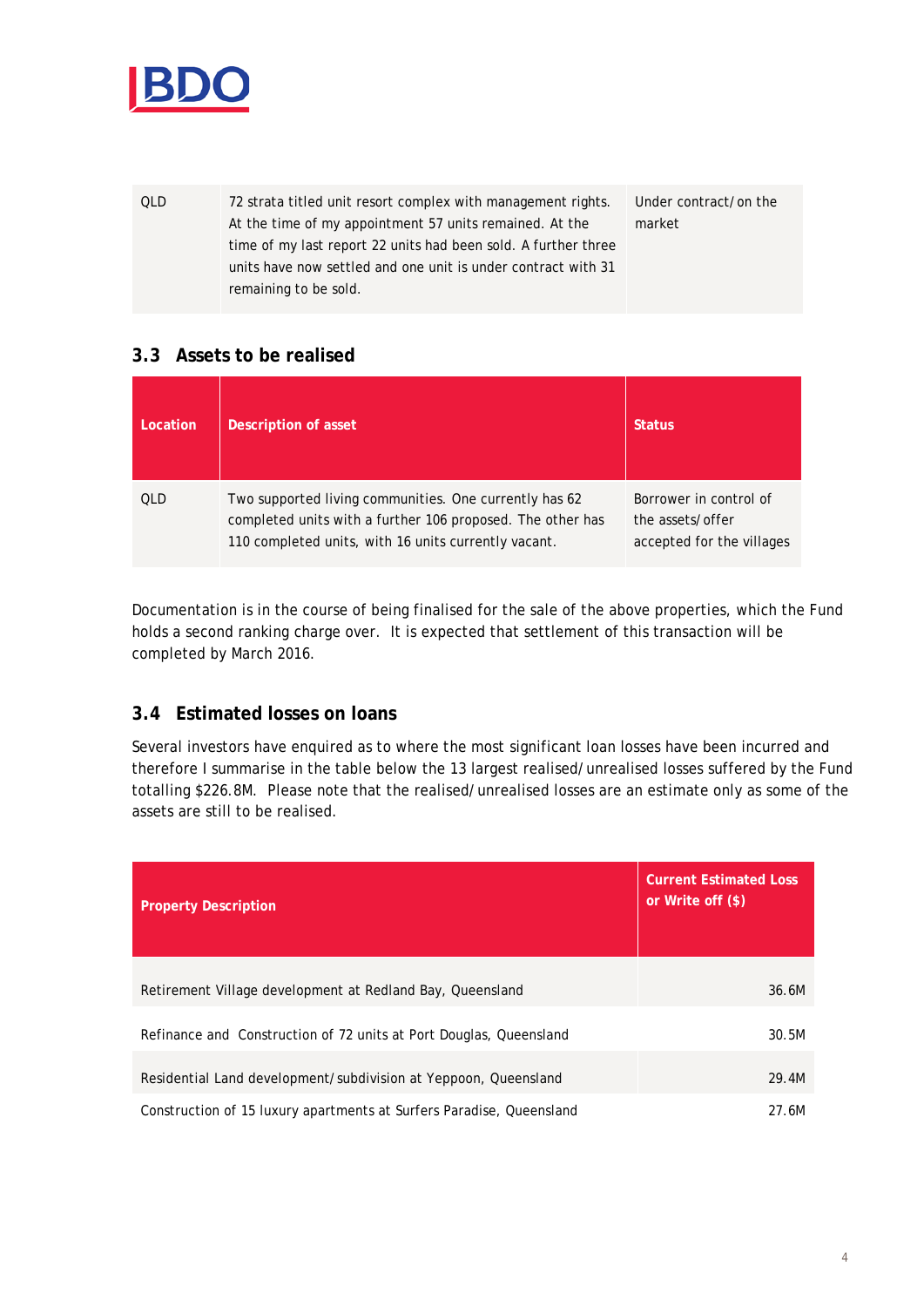

| Retirement Village at Roxburgh Park, Victoria                        | 25.5M    |
|----------------------------------------------------------------------|----------|
| Unit Development at Runaway Bay, Queensland                          | 23.9M    |
| Retirement Village at Banora Point, New South Wales                  | 20.3M    |
| Retail/Industrial and Child Care centre, Greystanes, New South Wales | 20.0M    |
| Retirement Village at Caboolture, Queensland                         | 19.3M    |
| Construction of 32 strata titled residential apartments in Perth     | 10.8M    |
| Student Accommodation at Smithfield, Queensland                      | 9.5M     |
| Purchase of Hotel Townsville, Queensland                             | 7.8M     |
| Retirement Village at Launceston, Tasmania                           | 5.6M     |
| TOTAL                                                                | \$266.8M |

## **4. Other Potential Recoveries/Legal Actions**

I provide an update in relation to investigations undertaken to date, legal proceedings on foot and further work to be done, as follows:

## **4.1 Public Examination (PE)**

Further background details can be found on the website www.lmfmif.com however, I summarise the status of this matter as follows:

- On 17 November 2014, I filed an application in the Supreme Court of Queensland to conduct a PE in relation to the audits undertaken of the FMIF. The application was granted and the summonses were issued for the examination of the former auditors and certain directors and former directors of LM Investment Management Ltd (In Liquidation) (Receivers and Managers Appointed);
- The auditors filed an application in Court to discharge the summonses against them and to defer the production of the documents to a date following the hearing however they were unsuccessful. The court hearing was on 13 March 2015 with the decision being handed down on 15 May 2015;
- The first day of the PE was on 16 March 2015 when the examinees (directors and auditors) produced a small quantity of documents. As a consequence of the delay in the auditors producing all of the documents pursuant to their summonses, the Directors and auditors were examined under oath between 15 and 26 June 2015;
- Substantial investigations were undertaken by BDO (including our auditors) on the auditors' working papers and the Fund's books and records to assist our counsel in questioning the parties under oath;
- One of the former auditors summoned to be examined was not available on the dates we required that person to appear for the public examination. I have obtained further Court dates from 19 to 30 October 2015 to finalise the public examinations, which will largely be focused on the compliance plan audits and finalising matters arising from the June examinations;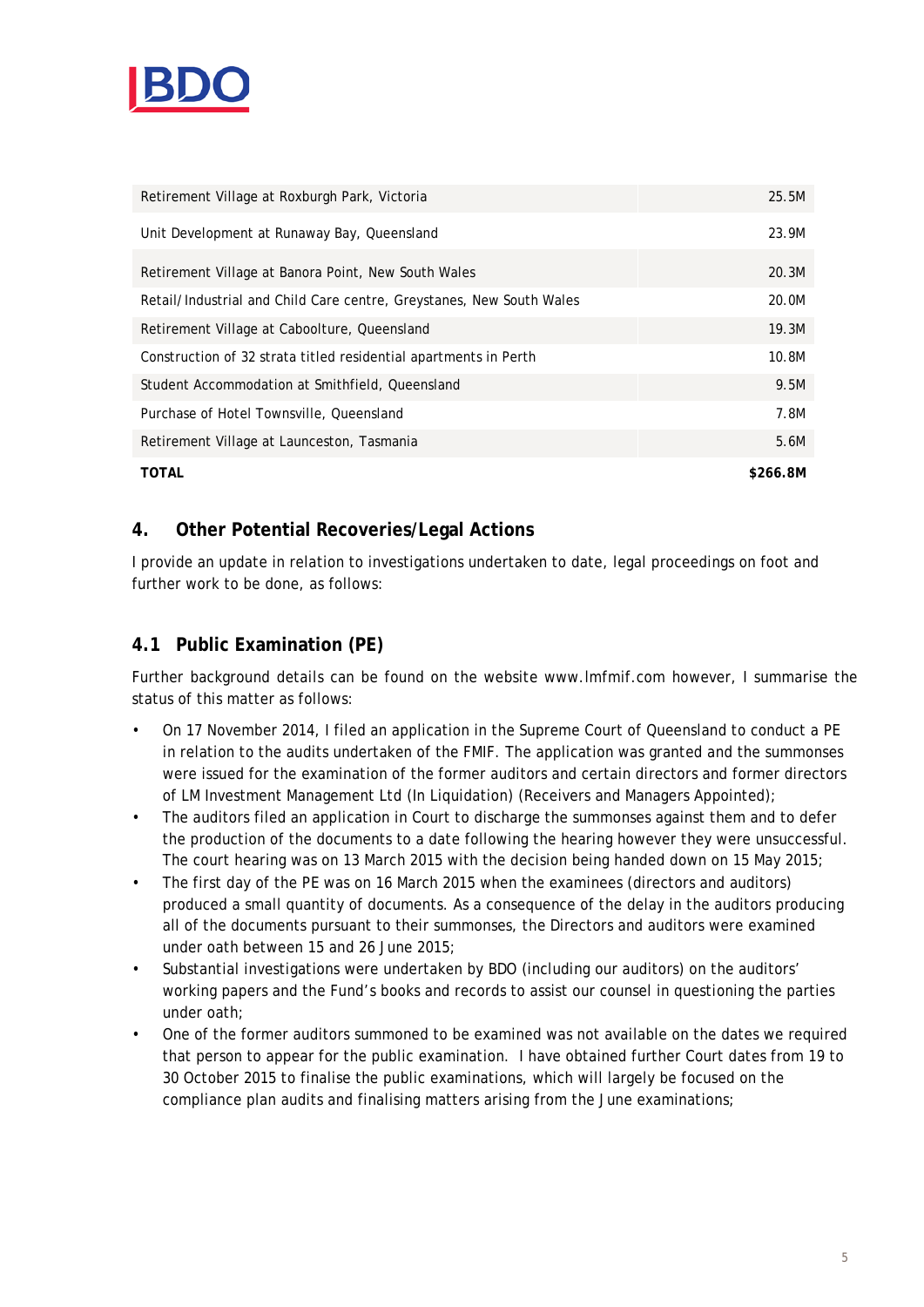

- The production of documents pursuant to the summonses by the auditors was not complete. I have sought further documents from the auditors (mainly emails) and they have agreed to provide the documents in three tranches, with the final tranche due by 29 August 2015;
- The transcripts from the public examinations have been sent to the examinees for review and confirmation they are correct;
- The information obtained from the June public examinations is extensive and has been beneficial to my investigations. Further details about the outcome of the public examinations will be provided to investors in due course following the completion of the public examination and after I have obtained legal advice;
- Should any investor wish to inspect the signed transcripts of the public examination, you may do so at our offices in accordance with the *Corporations Act, 2001*. Inspection can be arranged by contacting us in writing at the addressees detailed at section 10 of this report.

## **4.2 Bellpac Proceedings**

#### **4.2.1 Settlement of Gujarat proceedings – Claim against LMIM, MPF and Certain Directors**

FMIF has first ranking security over the assets of a borrower, Bellpac Pty Ltd (In Liquidation) (Receivers and Managers Appointed) (Bellpac).

I refer to my previous reports to investors and summarise the matter as follows:

- In November 2010, proceedings by Bellpac, LMIM and LMIM's custodian (PTAL) against Gujarat NRE Minerals Limited (Gujarat) were agreed to be settled at mediation;
- As MPF funded the majority of the costs of the litigation, the settlement proceeds received in 2011 totalling approximately \$45.6M, were shared between the funds on the basis of a 65%/35% split;
- According to the security held by FMIF and MPF over the property the subject of the litigation, FMIF held first priority to all of the proceeds of the settlement and was entitled to all of the settlement proceeds;
- On 17 December 2014, I filed a statement of claim in the Supreme Court of Queensland claiming \$15,546,147.85 plus interest (calculated from mid/late 2011 with the claim in excess of \$20M) being the loss suffered by FMIF as a result of the amount paid to MPF, against LMIM, MPF and 6 directors/former directors (Director Defendants);
- In order to progress the claim, have it actively managed by the court, and to minimise delays, I applied to have the proceedings placed on the Commercial List, which was granted on 8 April 2015. Orders were also made for directions requiring the Director Defendants to file any interlocutory application in relation to their claim to be entitled to privilege (against selfincrimination and exposure to a civil penalty) and the timing of delivery of their intention to defend and filing of defences.
- The Director defendants were successful in their interlocutory applications to lodge a limited defence due to privilege.

An update on developments since my last report to investors is summarised below:

• In early May 2015, the Liquidators and FTI filed an application for certain Directions from the Court including that they are justified in granting access to the Director Defendants to the books and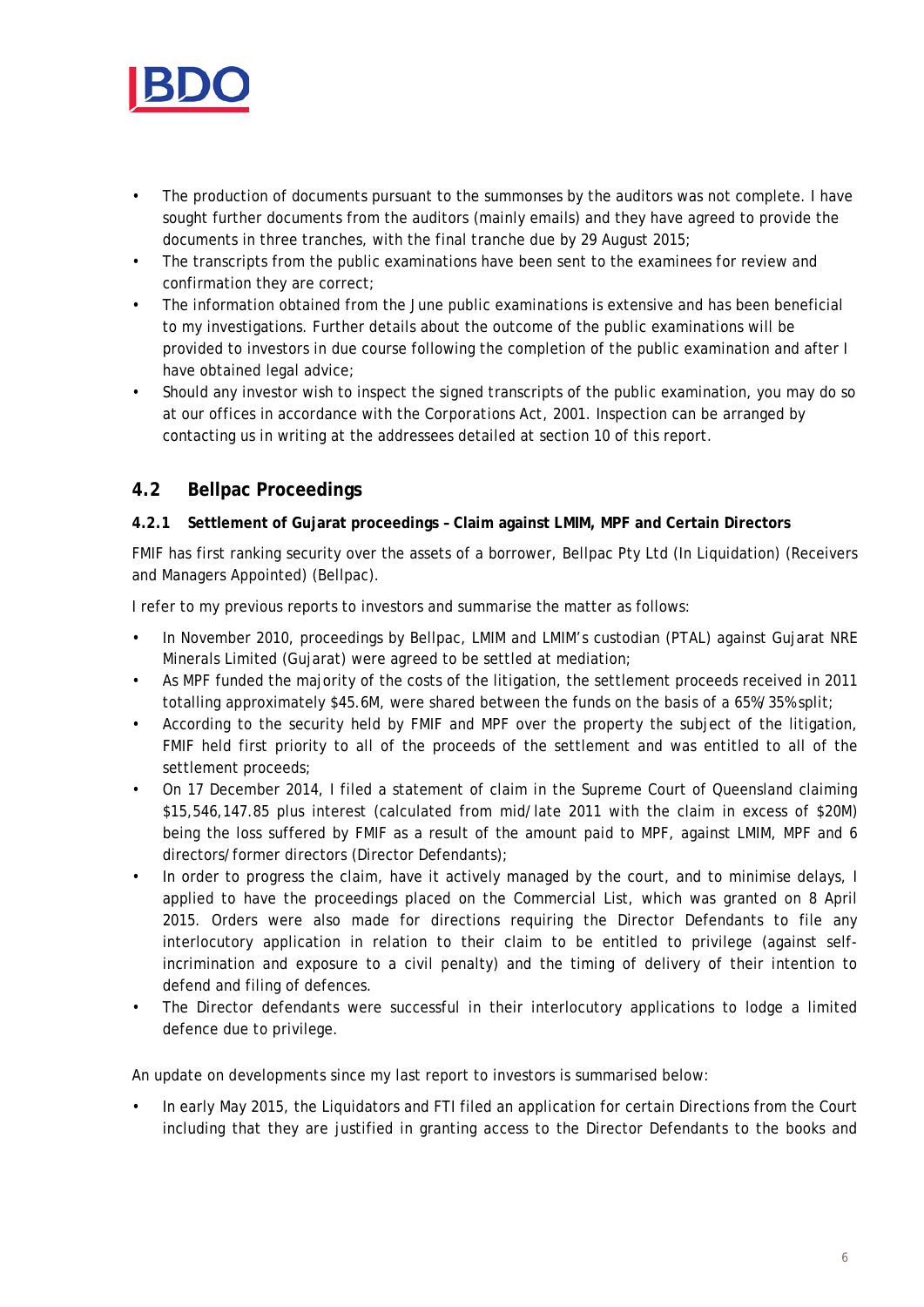

records of LMIM to enable them to prepare their defences. The Orders were granted by the Court on 14 May 2015 including orders that the Liquidators' costs of their application be payable from the FMIF (59%), MPF (23%) and the balance to certain other funds named in the application. I did not oppose the application by FTI;

- I have amended the statement of claim on two occasions in response to certain developments and to further plead out certain facts in relation to the claim;
- All of the defences have now been filed and served. I have filed and served Replies to those defences and I have filed and served Requests for Further and Better Particulars on the  $7<sup>th</sup>$ defendant, LMIM and 8<sup>th</sup> defendant, MPF. In the defences, LMIM and MPF pleaded that I was not entitled to plead a particular cause of action under the Corporations Act against certain parties;
- At a review hearing on 30 June 2015, further orders were made as to the conduct of the proceedings including:
	- That I file and serve by 14 July 2015 an interlocutory application for directions under the Trusts Act that the cause of action against certain parties under the Corporations Act falls within my powers under the Order of my appointment, with such application returnable on 21 July 2015;
	- The parties adopt a proportionate and efficient approach to the management of both paper and electronic documents in the proceeding;
	- By 20 July 2015 the parties are directed to confer and reach agreement, where possible, as to appropriate directions in relation to disclosure of documents in the proceeding; and
	- By 10 August 2015 the parties shall provide to the Court a document plan and proposed directions in relation to disclosure of documents in the proceeding
- The directions under the Trusts Act were granted on 21 July 2015;
- Prior to 20 July 2015, I caused my solicitors to send to the defendants the proposed process for which documents are to be exchanged in the discovery process and a timetable to meet the dates allocated by the Court. The parties are presently conferring regarding an appropriate order for directions regarding disclosure;
- I have engaged a specialist consultant to facilitate discovery which will include undertaking agreed key word searches of the computer servers held by me to identify relevant documents in order to comply with the discovery process required by the Court;
- The matter is next due to be reviewed by the Court on 14 August 2015.

Once discovery has been completed, I will be proposing that the matter is set down for mediation in an effort to save the costs of a trial.

#### **4.2.2 Other Bellpac litigation**

#### **a. \$2 million of Wollongong Coal Ltd (WCL) - Convertible Bonds**

I refer to my previous reports to investors and summarise the matter as follows:

- FMIF has first ranking security over the assets of a borrower, Bellpac;
- In August 2008 \$10 million of Bonds were issued by WCL to Bellpac however, Bellpac allegedly transferred these Bonds to another party who further transferred the bonds to other parties;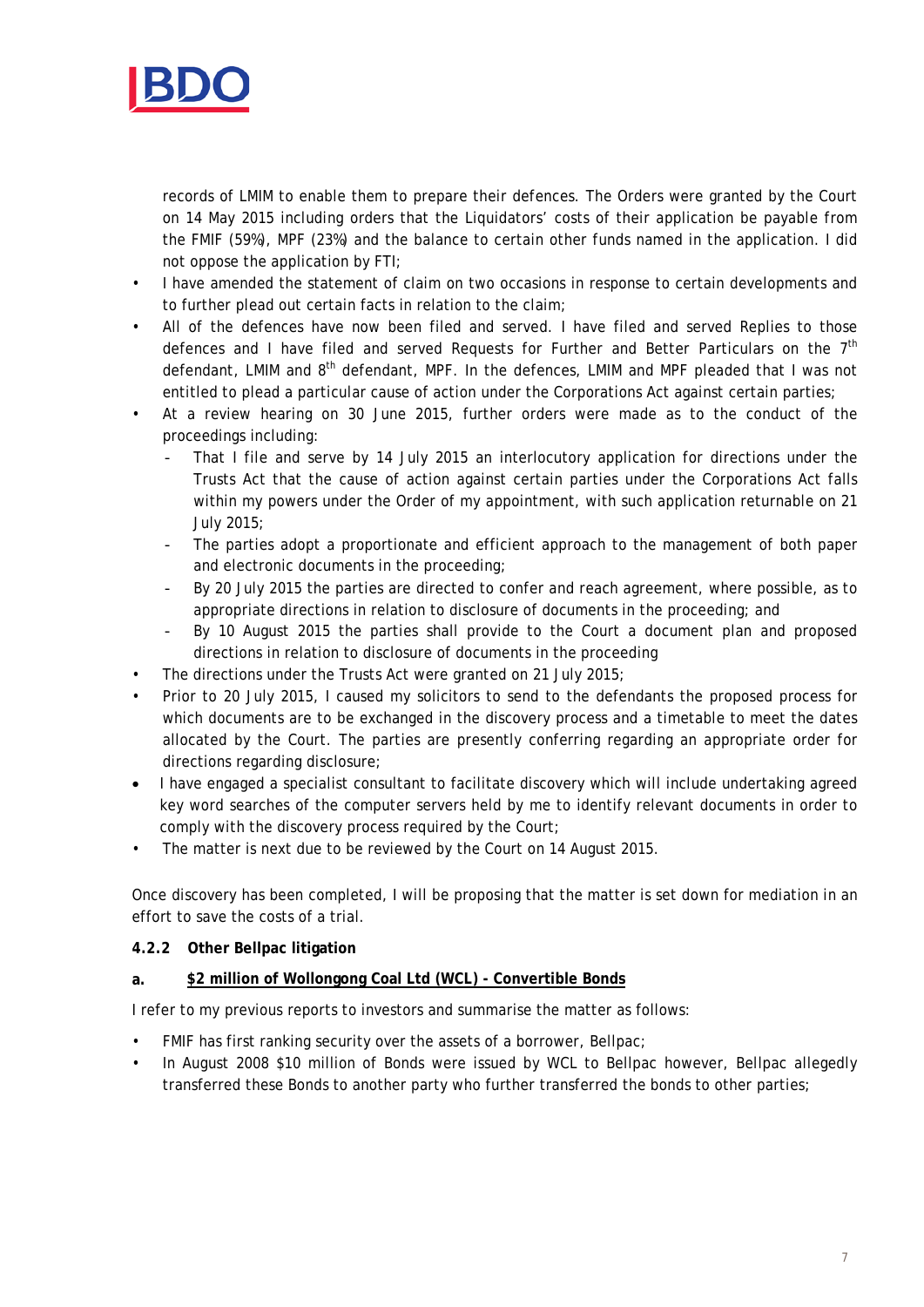

- The proceedings by Bellpac and its Liquidators in regard to \$2 million of Bonds (still in the name of Bellpac) commenced in January 2010. In 2012 Bellpac was successful in obtaining a court order that Bellpac is the true owner of the Bonds and was successful in appeals by the defendants;
- Gujarat NRE Minerals Ltd is a publicly listed company and is now called Wollongong Coal Limited (WCL);
- After WCL failed to convert the Bonds into shares, the Liquidator applied to enforce the terms of the bonds and demanded that WCL redeem the bonds for their face value being \$2 million plus interest.
- The Liquidators then served a creditor's statutory demand (CSD) on WCL for \$2.9 million being the face value of the bonds plus interest and WCL filed an application to set aside the CSD;

Further developments are as follows:

- In May 2015, the Liquidator negotiated a settlement with WCL prior to the adjourned hearing of WCL's application to set aside the CSD on the basis that WCL pays the Liquidators \$2M over a period of twelve months with a bank guarantee (BG) as partial security;
- WCL have paid the Liquidator \$500,000 and subject to an amended deed of settlement being executed, a further \$500,000 will be paid with two further instalments of \$500,000 each.

I continue to liaise with the Liquidator in relation to their negotiations to finalise the amended deed of settlement.

As FMIF will be the beneficiary of the funds recovered from the \$2 million bonds claim after costs, FMIF is funding the Liquidator's care and preservation costs of realising the Bonds for the benefit of investors.

#### **b. \$8 million of WCL Convertible Bonds**

I refer to my previous reports to investors and summarise the status of this matter as follows:

- The proceedings by Bellpac and its Liquidators commenced in July 2012 seeking orders that Bellpac is the true owner of the \$8 million Bonds and the recovery of \$4.7 million transferred by Bellpac (pre Liquidation) to two of the defendants;
- The trial was heard over four days and ended on 12 March 2015 with the decision reserved;
- If the Liquidators are successful in obtaining a declaration from the Court that Bellpac is the true owner of the Bonds, FMIF will be the beneficiary of the funds recovered by the Liquidator from realising the Bonds, after costs. In order to protect the interest of FMIF in Bellpac's claim to title to the Bonds, FMIF is continuing to fund the Liquidator's costs in the proceedings;

There have been no further developments since my last report with the decision remaining reserved.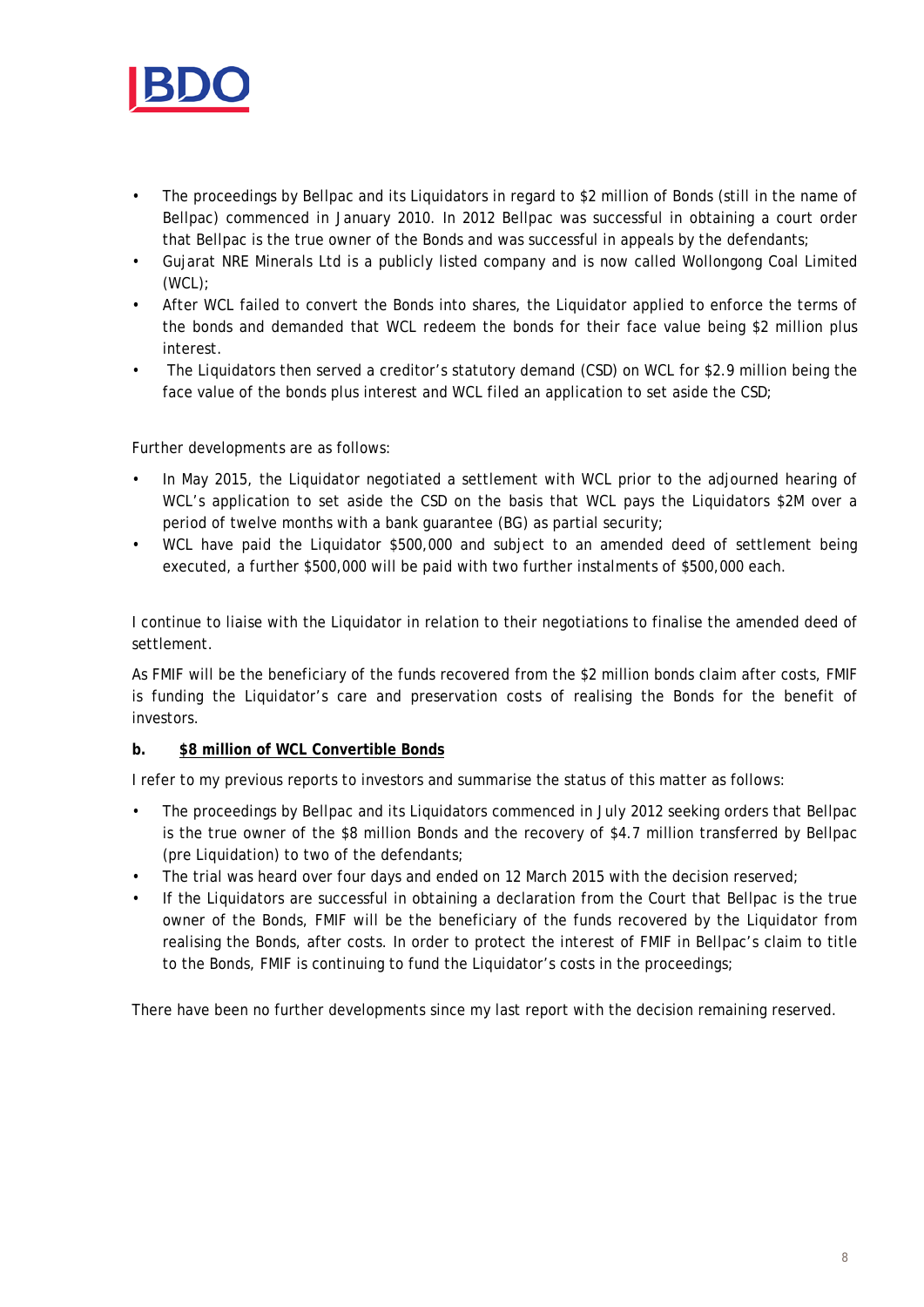

#### **c. Proceedings against Bellpac Receivers, LMIM , The Trust Company Ltd ('the Parties")**

I refer to my previous reports to investors and summarise the status of this matter as follows:

- In February 2013, parties including the second mortgagee over Bellpac commenced proceedings against the Parties in relation to the alleged sale of the Bellpac property at an undervalue. The property that was sold formed part of the settled proceedings outlined at Section 4.2.1 above;
- LMIM as RE for FMIF and the other respondents filed applications seeking security for costs from the applicants which were successful as the plaintiffs were required to pay \$550,000 into Court before the proceedings could continue

Further developments are as follows:

- Despite a number of adjournments, the plaintiffs failed to lodge the security for costs and the defendants then filed applications to strike out the proceedings. At a hearing on 9 July 2015 orders were made requiring the plaintiffs to pay the costs of the hearing and set a timetable for further applications and replies to be filed in response to the strike out applications and any variation to the security for costs orders which was raised by the plaintiffs solicitor at the hearing. The applications to strike out the proceedings and variation to the security for costs was heard on 30 July 2015 with the decision reserved.
- On 13 July 2015 the plaintiffs filed Notices of Discontinuance of the proceedings as against LMIM and the insurers, who were also party to the proceedings. They also filed an application to revise the security for costs orders in favour of the remaining defendants being the Bellpac Receivers (appointed by LMIM as RE of FMIF) and the Fund's custodian.

As the FMIF is funding the Receivers and Managers costs of defending the claim, pursuant to the terms of an indemnity, I will continue to monitor the progress of the proceedings and will provide a further update in my next report to investors.

## **4.3 Other Potential Claims against LMIM and related Parties**

#### **4.3.1 LM Administration Pty Ltd (In Liquidation)('LMA')/Director related claims**

I refer to my previous reports to investors in which I summarised the status of my investigations in relation to the following matters:

- Management Service Agreements with LMA;
- Changes to Constitution;
- Fund Valuation Policy;

Whilst I consider the directors of LMIM may have breached their duties in regard to these matters and that there may be a claim against them and/or LMA, I do not currently consider it commercially worthwhile to pursue these claims bearing in mind:

- I have commenced proceedings against the directors for an amount in excess of \$20m (including interest) in respect of the claim discussed at section 4.2.1 above;
- LMA is in liquidation with no dividend expected to creditors at this stage.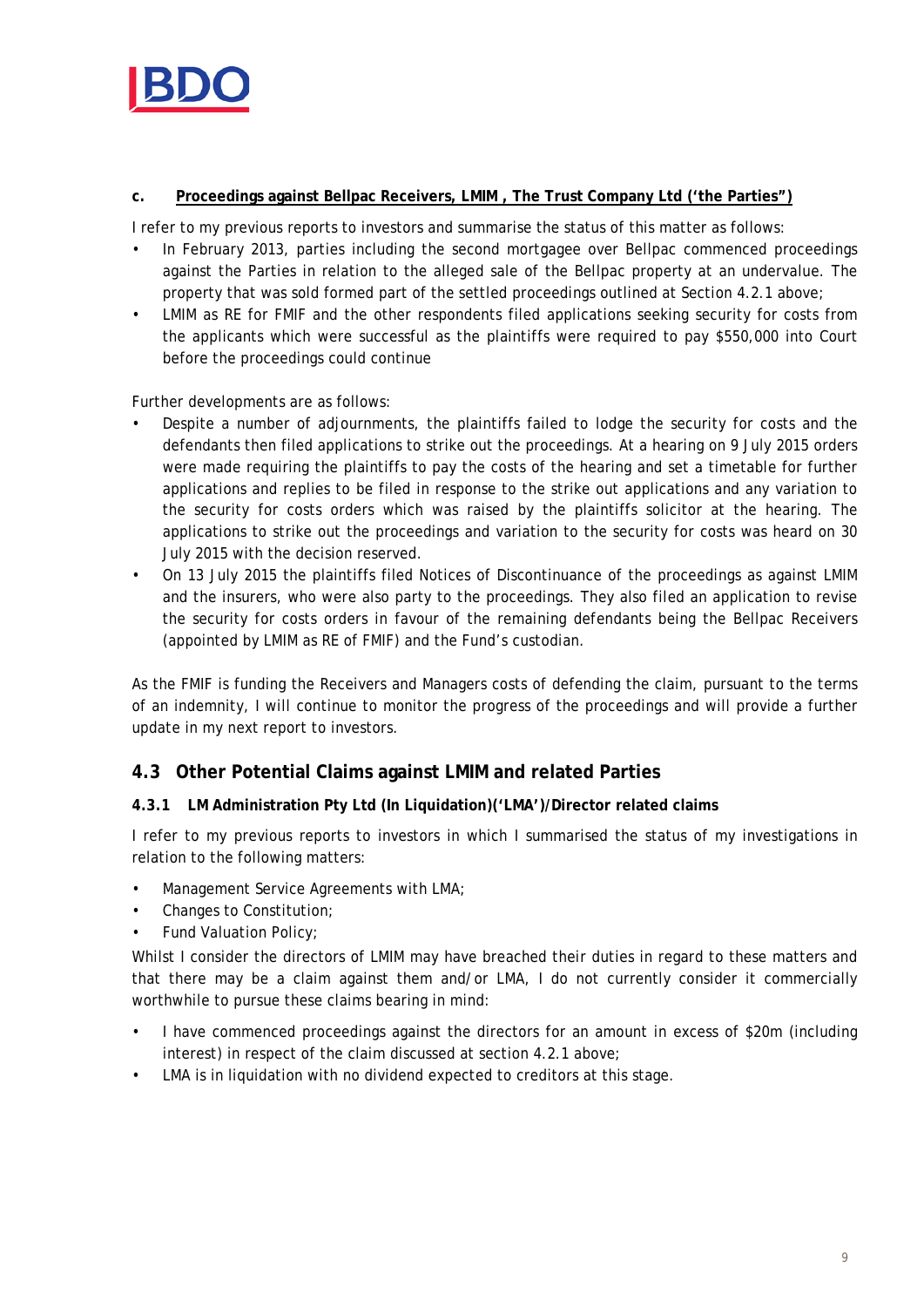

#### **4.3.2 Distribution to Class B Unit Holders**

I summarise the matter as follows:

- During the financial year ended 30 June 2012 distributions of approximately \$16.9M were made to Class B unit holders at a time when class A and C unit holders did not receive any distributions, apart from hardship distributions;
- Class B unit holders relate to the three feeder funds of FMIF;
- The auditors qualified the financial statements in regard to this transaction;
- As a result of the distribution and reinvestment of a major portion of that distribution into units in FMIF, Class B unit holders increased their units in the fund from 44.33% to 46.14% at the expense of the Class A & C unit holders. This will result in the Class B unit holders (the feeder funds) receiving a greater amount in the winding up of the Fund;

Further investigation of this matter is proposed to be undertaken at the public examination in October 2015 and which will include additional transactions in 2012.

#### **4.3.3 External Valuations**

I have continued to review the loans where material losses have occurred to ascertain whether the valuations relied on were too high and if there was negligence by the valuer which contributed to the losses.

I have engaged an expert valuer to review professional valuations relied on in three substantial matters and I am awaiting his report on two of the matters to determine if there may be a claim against the valuer for negligence. I have received a report on one matter and the valuer has advised that as the valuation was within a reasonable range (within 10%) of the value of the property it could not be the subject of a claim for negligence.

#### **4.3.4 Claim by ASIC against the directors**

I confirm that in November 2014, ASIC commenced civil penalty proceedings in the Federal Court of Australia against Peter Drake, Francene Mulder, Eghard Van Der Hoven, Simon Tickner and Lisa Darcy. ASIC alleges Mr Drake used his position to gain an advantage for himself and the former directors breached their duties for failing to act with the proper degree of care and diligence regarding transactions involving the MPF.

In January 2015, Mr Drake became a bankrupt. Under the law, ASIC may make a banning order against a person if the person becomes bankrupt.

On 24 March 2015, ASIC banned Mr Drake from providing any financial services until 11 January 2018, being the remaining period of his bankruptcy.

On 15 April 2015, the proceedings were listed for the hearing of an interlocutory application on 22 May 2015 at which Orders were made in relation to discovery. The matter is relisted for directions on 13 August 2015.

Further details can be found on the ASIC website www.asic.gov.au under media releases.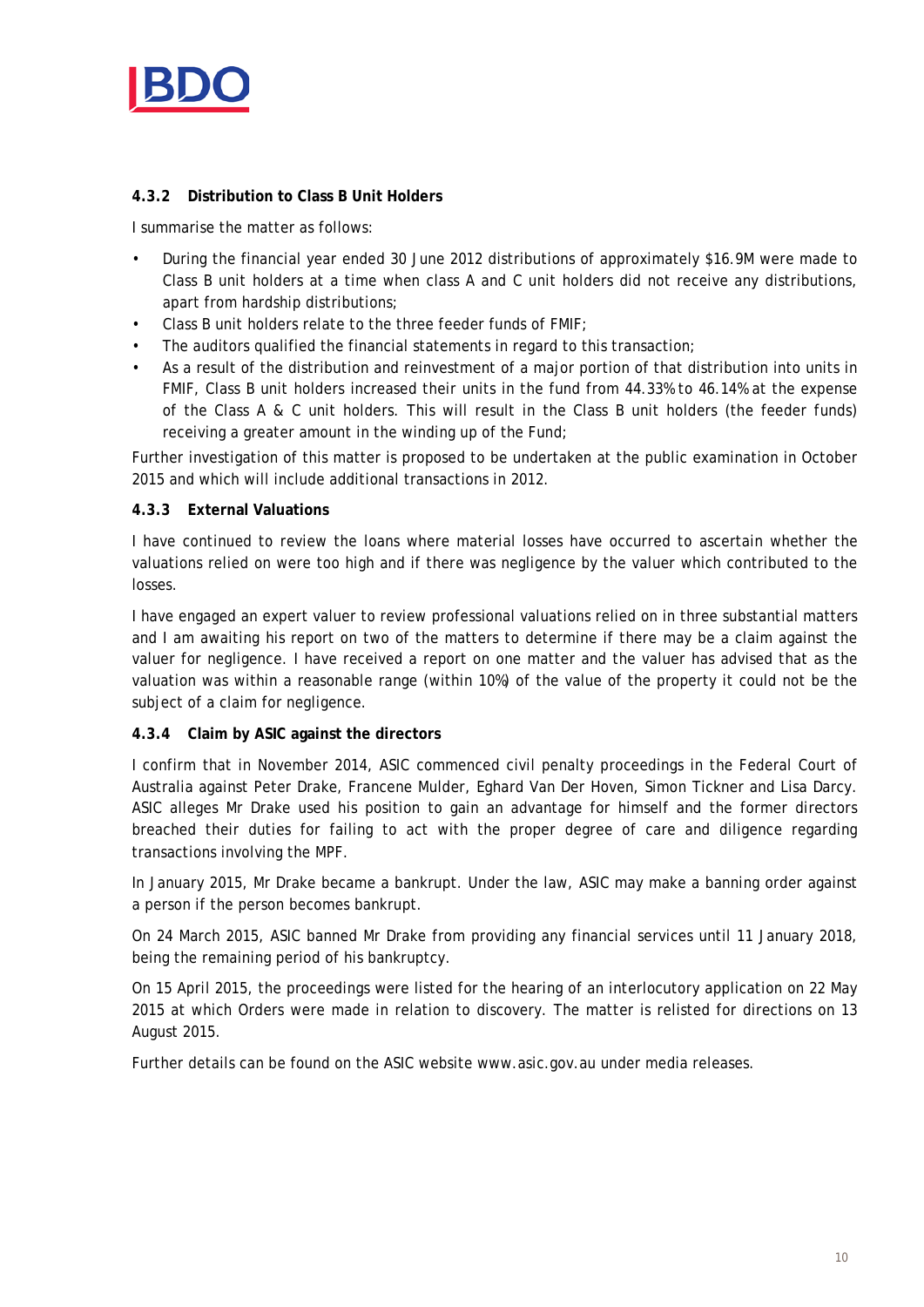

## **4.4 Auditors**

I confirm that I have obtained copies of most of the auditors working papers as part of the PE which commenced on 16 March 2015 and examinations held over nine days in June 2015. Auditors at BDO are continuing to assist me with my investigations. Further investigations are being undertaken of the existing documents obtained under the PE summonses as well as on further documents I expect to receive from the former auditors by the end of August 2015 in preparation for the further PE of certain Directors and former auditors of LMIM due to take place between 19 and 30 October 2015.

Once my investigations are complete in relation to each of the above matters, I will update investors accordingly.

#### **4.5 Other actions against Borrowers and guarantors**

In late February 2015, by agreement with McGrathNicol, the Receivers and Managers of the Fund, I now have the conduct of the following matters:

#### **4.5.1 Claim against a quantity surveyor in the amount of \$2.4 million plus interest**

Expert evidence has been submitted by both parties and a mediation was held in June 2015 in Sydney. The matter was not settled at mediation and it is expected that the matter will proceed to trial in November 2015.

#### **4.5.2 Various claims against guarantors**

These claims are being reviewed and will only be pursued if it is in the interests of investors to do so.

In two of the claims against guarantors, proceedings had been filed but not served. Recent investigations revealed that these guarantors own or have a joint ownership interest with other parties in real properties, however these properties are encumbered. One of the claims has now been served and the guarantor has failed to file a defence. An application is now being made for default judgement.

#### **5 Western Union**

As advised in my previous report, a number of the payments in respect of capital distributions to overseas investors in March 2013 were retained by Western Union and not forwarded to the intended recipients.

I have been advised by Western Union's solicitors that they had a right to set off these funds against the liabilities of other LM entities.

I am currently waiting on advice from my solicitors to determine the ability to recover these monies for the benefit of investors.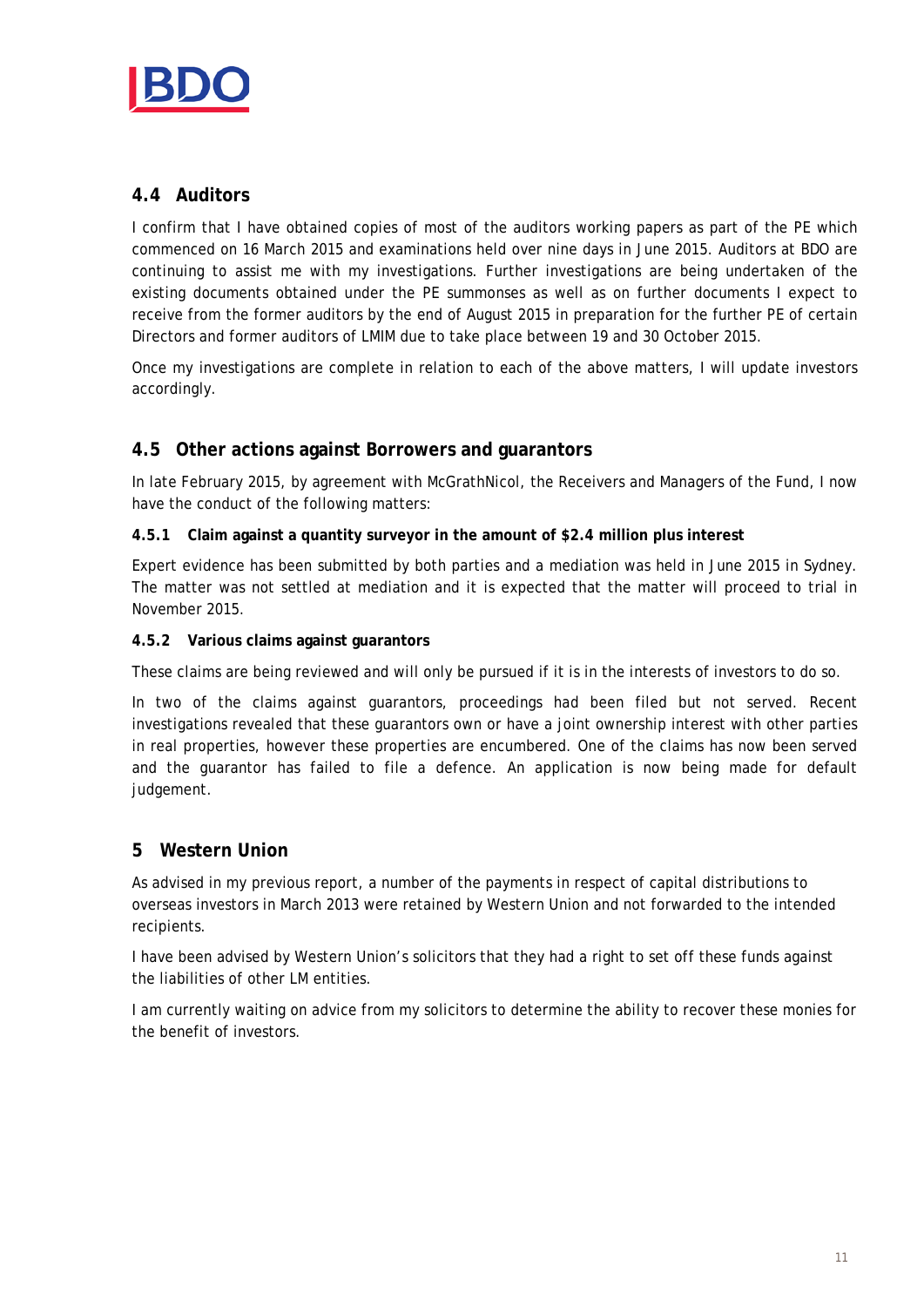

## **6 Management Accounts**

The management accounts for the half year ending 30 June 2015 are currently being prepared and I anticipate that they will be finalised by 30 September 2015. Previous management accounts are available on the website [www.lmfmif.com.](http://www.lmfmif.com/)

## **7. Investor Information**

## **7.1 Estimated Return to Investors**

Based on the professional valuations, offers received and unconditional contracts entered into for the properties charged to the Fund, I provide an estimated return to Investors of between 13.7 cents and 16.6 cents per unit as at 30 June 2015, calculated as follows:

|                                                                                                                                           | Low<br>\$     | <b>High</b><br>\$ |
|-------------------------------------------------------------------------------------------------------------------------------------------|---------------|-------------------|
| Cash at Bank                                                                                                                              | 49,964,462    | 49, 964, 462      |
| Deferred Payment - Sale of Retirement Villages (secured by Bank<br>Guarantee)                                                             | 16,000,000    | 16,000,000        |
| Estimated selling prices of properties to be sold (including properties<br>which settled between 1 July 2015 and the date of this report) | 18,859,430    | 27, 235, 371      |
| <b>Estimated Assets Position</b>                                                                                                          | 84,823,892    | 93,235,371        |
| Less:                                                                                                                                     |               |                   |
| Selling costs (2.5% of sale price)                                                                                                        | (471, 486)    | (681, 773)        |
| Estimated current land tax & rates                                                                                                        | (1,095,368)   | (500,000)         |
| Other unsecured creditors                                                                                                                 | (8, 311, 842) | (3, 582, 777)     |
| FTI Fees & legal claimed/advised (subject to approval)                                                                                    | (4,642,766)   | (3,922,766)       |
| Receivers and Managers' Fees (McGrathNicol)                                                                                               | (141, 285)    | (141, 285)        |
| Receiver's fees & outlays (BDO) (including controllerships)                                                                               | (1, 152, 469) | (1, 152, 469)     |
| Receiver's legal fees (BDO)                                                                                                               | (492, 302)    | (492, 302)        |
| Estimated GST payable on sale of retirement villages                                                                                      | (3, 172, 000) | (3, 172, 000)     |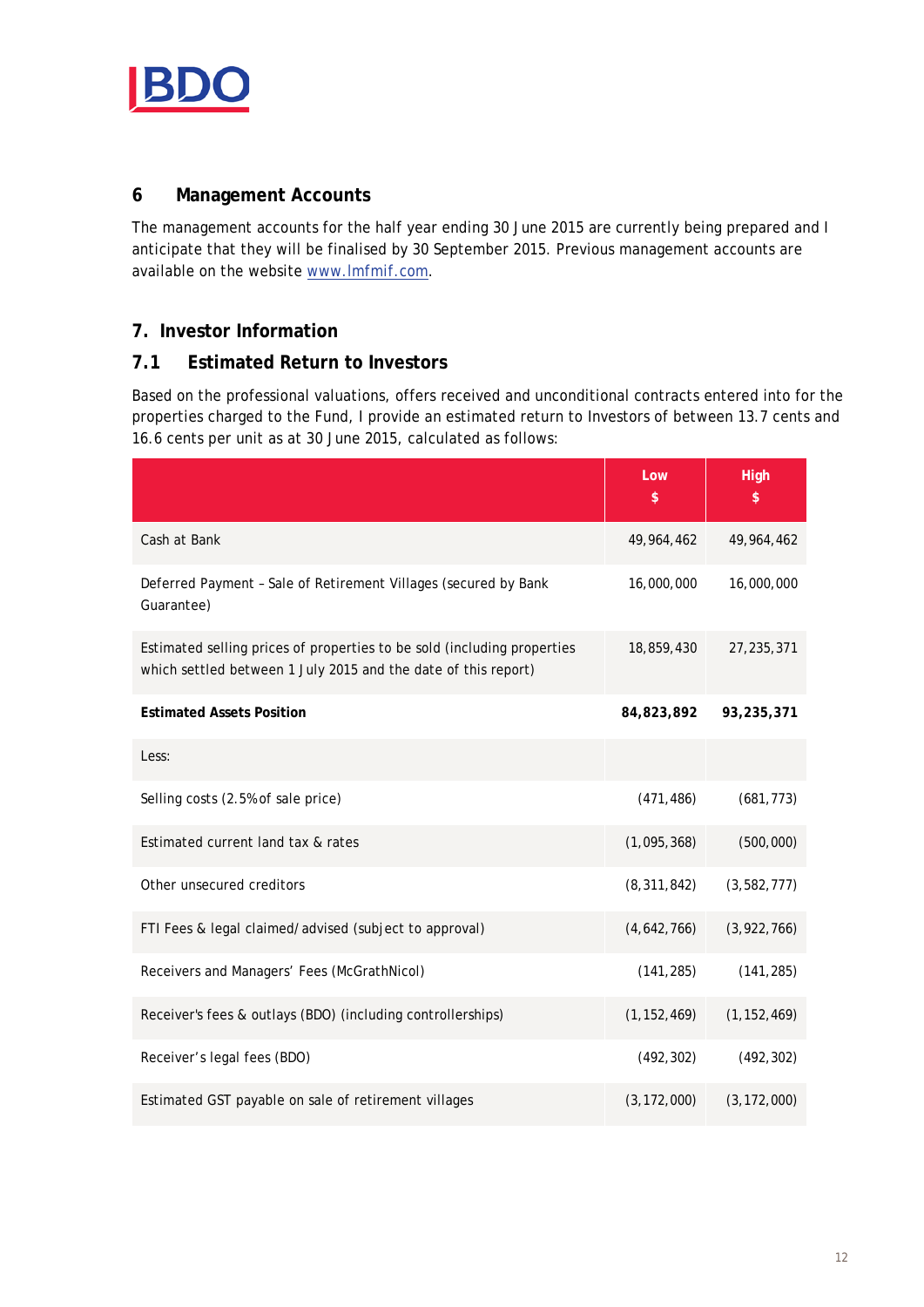

| <b>Total Costs</b>                                             |                         | 19,479,517 13,715,371 |
|----------------------------------------------------------------|-------------------------|-----------------------|
| Estimated net amount available to investors as at 30 June 2015 | 65,344,375              | 79,520,000            |
| Total investor units                                           | 478.274.000 478.274.000 |                       |
| Estimated return in the dollar                                 | $13.7$ cents            | $16.6 \text{ cents}$  |

The above table does not take into account future operating costs and future Receivers fees. The table also excludes any legal recoveries against borrowers, valuers or other third parties.

I have identified a discrepancy between the investor register and the amount recorded in the audited and management accounts for 2012 financial year. I am in the process of reconciling the investor register against the management accounts for the 2012 financial year and subsequent periods. The auditors' working papers received from the public examination will assist me in this review.

## **7.2 Updated Unit Price**

The unit price will be updated twice a year as at 30 June and 31 December. In this regard, I provide below an updated unit price as at 30 June 2015 of 15 cents, which is based on the midpoint of the high and low estimated selling prices of the secured assets as at 30 June 2015.

|                                                                           | \$000's        |
|---------------------------------------------------------------------------|----------------|
| Total Value of Fund Assets as at 30 June 2015 (net of land tax and rates) | 89,029,632     |
| Less Creditors and Other Payables                                         | (17, 114, 985) |
| <b>Total Net Value of Fund Assets</b>                                     | 71,914,647     |
| Total Number of Units as at 31 June 2015                                  | 478,274,000    |
| <b>Unit Price</b>                                                         | 0.15           |

I *attach* a copy of a letter that may be forwarded to Centrelink confirming the unit price as at 30 June 2015, which may be used by investors to assist with the review of their pensions.

## **7.3 Distributions to Investors**

As previously advised, I am on notice from KordaMentha that the MPF potentially have a breach of trust claim against the Fund. In addition, the Receivers and Managers who were appointed to Bellpac have put me on notice not to distribute funds until the proceedings mentioned at section 4.2.2 above are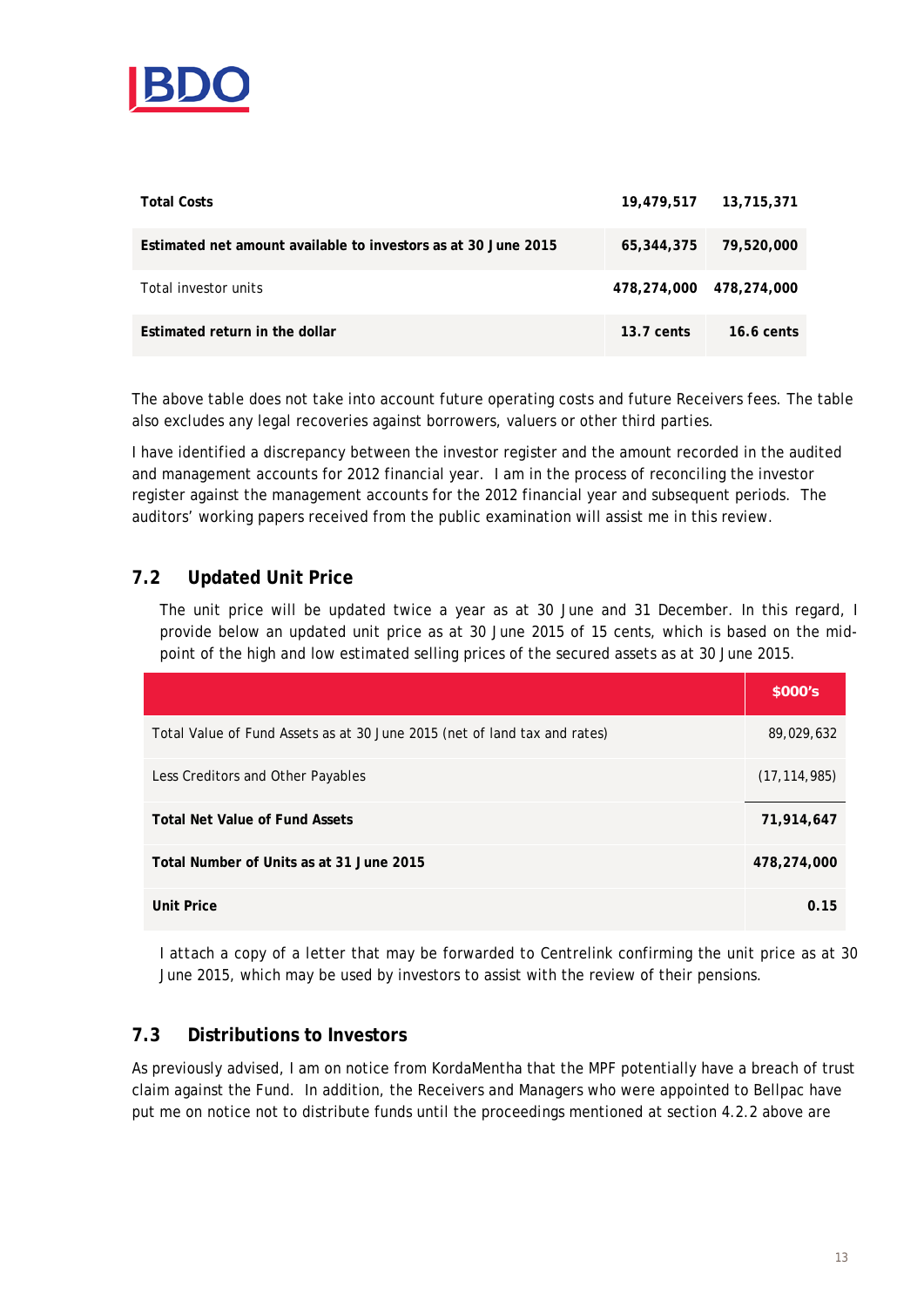

resolved and also due to the MPF position, the secured creditor has not yet released its charge or retired its Receivers.

Once the Receivers and Managers of the fund have retired and funds released to me, I will be required to retain certain funds to meet the liabilities of the Fund, including contingent claims that may arise from the Bellpac litigation, the funds received for the loan/lease agreements of the aged care facilities (which totals approximately \$12 million) and potentially in relation to the KordaMentha claims.

I may also have to seek the directions of the Court before proceeding with the next distribution.

I will update investors as to the expected timing of a distribution as these matters become clearer.

Please note that the distribution to Investors will take place after paying secured creditors, costs, land tax, rates, Receivers fees and the unsecured creditors who rank ahead of Investors' interests.

## **7.4 Ongoing Reporting to Investors**

Reports will be distributed to investors in accordance with the preferred method of correspondence recorded for each investor in the Fund's database. In order to assist in reducing distribution costs, it would be appreciated if investors could nominate an email address as their preferred method to receive correspondence. Investors may update their details as outlined in Section 7.5 below. For those investors that do not have an email address, correspondence will continue to be sent to you via post.

My next report to investors will be issued by 31 October 2015.

## **7.5 Investors Queries**

For any changes to investors details, please review the Useful Forms/Procedures tab on the website [www.lmfmif.com](http://www.lmfmif.com/) which includes information regarding the following procedures:

- Change of Contact Address/Bank Account Details
- Change of Contact Address/Bank Accounts Details of a Deceased Estate
- Change of Trustee of Self-Managed Super Fund
- Transfer of Unit Holding from a Super Fund/ Trustee Company to Personal Name(s)
- Transfer of Unit Holding from a Deceased Estate to a Sole Survivor
- Transfer from a Deceased Estate to a Beneficiary of an Estate

It is a requirement that advisors or other third parties acting on behalf of Unit Holders are doing so pursuant to a relevant Authority/Power of Attorney. Please ensure that a relevant Authority/Power of Attorney accompanies the abovementioned documents as necessary (if an Authority/Power of Attorney has not previously been provided).

It is preferable that all requests are sent via email on [enquiries@lmfmif.com.](mailto:enquiries@lmfmif.com) Alternatively please send via post to the contact details as follows: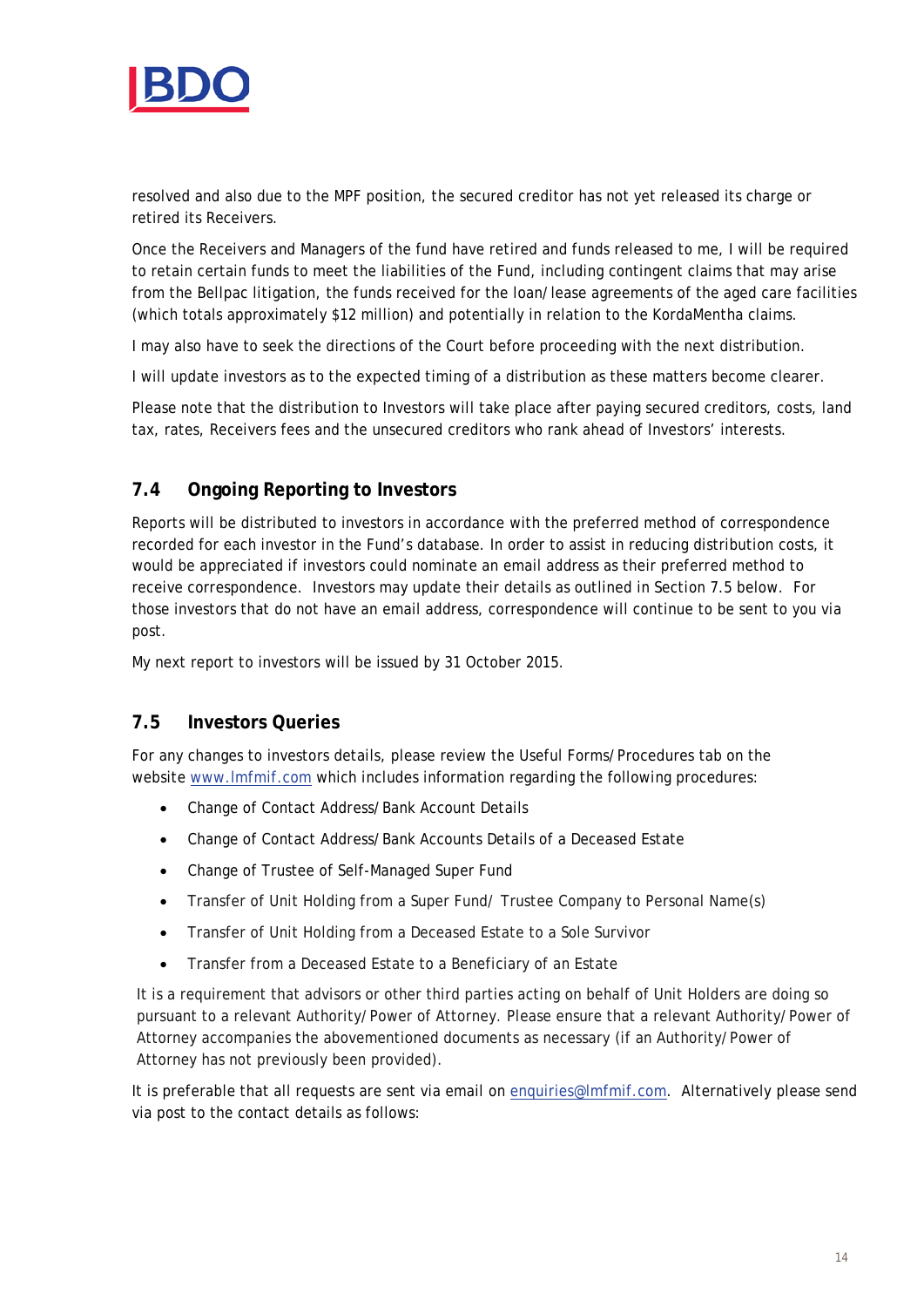

BDO GPO Box 457 Brisbane QLD 4001 Phone: +61 7 3237 5999 Fax: +61 7 3221 9227

## **7.6 LM Investor Victim Centre (LMIVC)**

The LMIVC are trying to gather support for potential collective action and have setup a website that has been brought to my attention, [https://sites.google.com/site/lminvestorvictimcentre/home.](https://sites.google.com/site/lminvestorvictimcentre/home)

I have no involvement in the website content and do not accept any responsibility for any of the views expressed therein. I simply bring it to your attention and you should take appropriate legal and/or financial advice before proceeding with any legal or other actions.

## **8 Fees and other expenses claimed by LM Investment Management Ltd (In Liquidation) ("LMIM") (by its liquidators, FTI Consulting)**

The liquidators of LMIM, have advised of outstanding remuneration and costs from LMIM, made out to the Fund, totalling \$3,618,015 excluding GST for payment in relation to their remuneration and out of pocket expenses for the period up to 30 June 2015.

The claim can be broken down into the following four categories:

- Category 1 relates to time spent working on specific fund matters;
- Category 2 is in respect of LMIM's role as the Responsible Entity of the Fund with the time spent by the liquidators and their staff being allocated across all Funds under their control based on a percentage of funds under management;
- Legal advisors costs
- Loan recovery costs

|                                                                                         | Outstanding<br>(GST exclusive)<br>\$ |
|-----------------------------------------------------------------------------------------|--------------------------------------|
| Direct time charged to work undertaken for the Fund - including outlays<br>(category 1) | 1,764,634                            |
| Allocation of Responsible Entity time (category 2)                                      | 1,248,759                            |
| Legal Advisor costs                                                                     | 375,249                              |
| Loan recovery costs                                                                     | 229,373                              |
|                                                                                         | 3,618,015                            |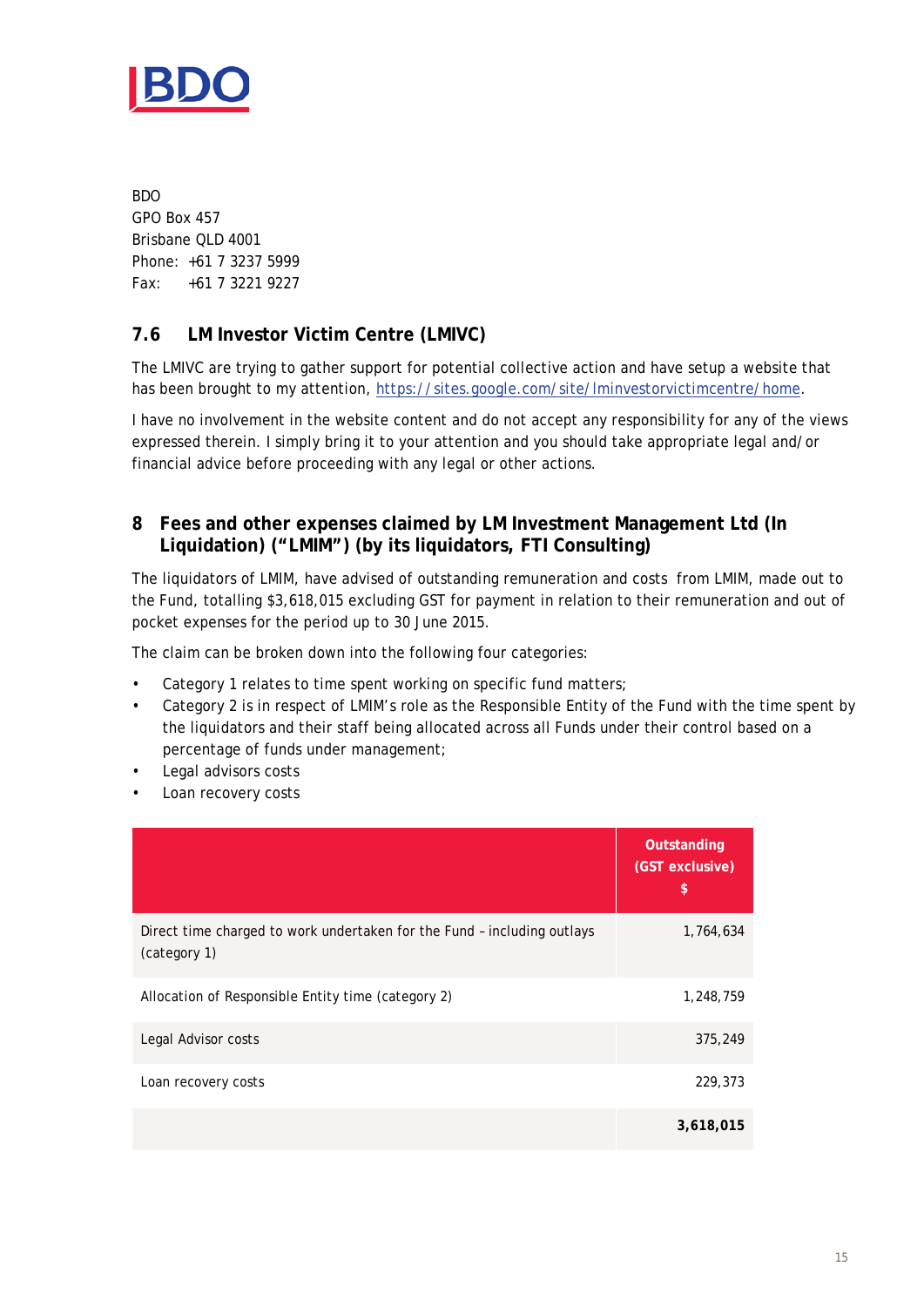

As previously advised, both McGrathNicol and I have raised legal questions as to whether certain work done by the liquidators of LMIM can properly be charged to the Fund, as well as questions as to the quantum claimed.

Previous attempts to agree to a process for determining the validity of their claims have been unsuccessful. The Liquidators of LMIM made an application to the Supreme Court of Queensland, which was heard on 20 July 2015, for directions and orders in relation to their ongoing role and the extent of their powers and responsibilities to undertake certain duties on behalf of the FMIF and in respect of their remuneration.

The directions and orders sought in the application include (among others) orders to the following effect:

1. Directions as to whether the liquidators are responsible for the discharge of certain functions, duties and responsibilities (as set out in the application) under the *Corporations Act* in the winding up of the FMIF and of LMIM;

2. Directions as to whether LMIM is responsible for the discharge of certain functions, duties and responsibilities (as set out in the application) under the Constitution of the FMIF in the winding up of the FMIF; and

3. An order that the liquidators' remuneration, costs and expenses of discharging the functions, duties and responsibilities mentioned above shall be paid from the assets of the FMIF.

The judge has reserved his decision. I will provide an update to investors via the website [www.lmfmif.com](http://www.lmfmif.com/) once judgement has been handed down and will include a further update in my next report to investors in October 2015.

Copies of all court documents are available on the website [www.lmfmif.com.](http://www.lmfmif.com/)

FTI has recently advised that legal fees of \$375,249 are outstanding in relation to the costs of appealing the decision relating to my appointment. I have requested further information as to why this should be paid from the Fund and may have to seek the directions of the court in this respect.

Additionally, it has recently come to my attention that FTI's solicitors, Russells, have made an application to court to have their costs assessed totalling approximately \$1.45 million and which appear to relate to the Fund. I have requested further details in this regard and requested that the court application be adjourned until the position is clarified and so that consideration can be given as to the most appropriate way of determining any costs to be paid from the Fund's assets.

## **9 Receiver's Remuneration and Expenses**

There have been three applications to court to date to approve my remuneration from the date of my appointment on 8 August 2013 until 30 April 2015.

The third hearing took place on 23 June 2015. The court approved the remuneration sought of \$1,761,911.25 (inclusive of GST) in respect of work undertaken in dealing with FMIF during the period from 1 October 2014 to 30 April 2015.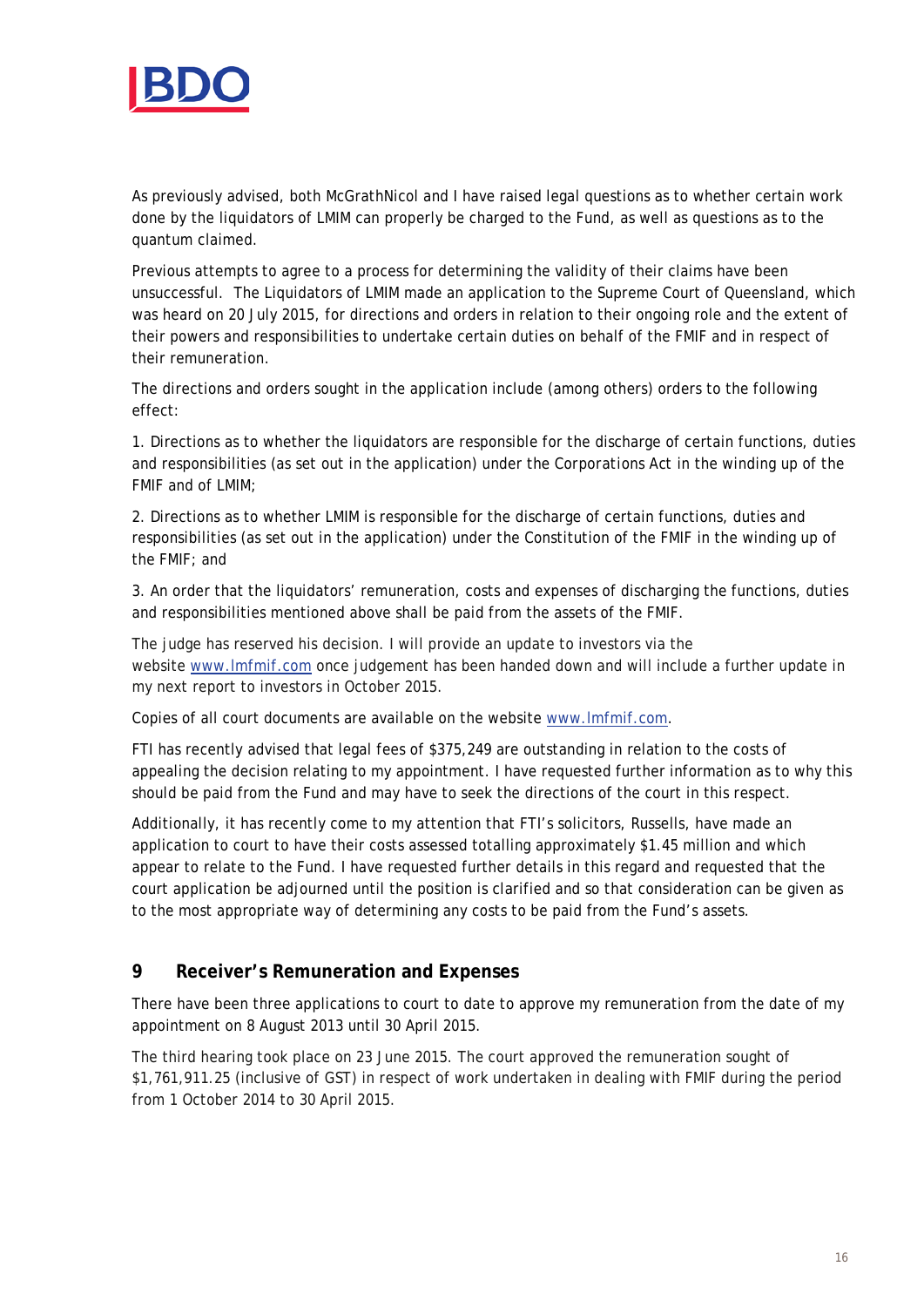

In addition, the court approved the remuneration sought of \$442,214.30 in respect of the work undertaken on the controllerships during the period 1 October 2014 to 30 April 2015.

A copy of the court order, originating application and supporting material can be found on the website [www.lmfmif.com.](http://www.lmfmif.com/)

In addition to the remuneration above, I calculate that, on a time basis, I have incurred further remuneration of \$1,044,723.50 plus outlays of \$21,685.80 plus GST from 1 May 2015 to 24 July 2015 including work undertaken in respect of the controllerships for the retirement village assets of \$107,745.50 plus outlays of \$2,078.62 plus GST as detailed in the table below and attached summaries.

|                                                                                                                   | Remuneration<br>(GST<br>exclusive)<br>\$ | <b>Outlays</b><br>(GST)<br>exclusive)<br>\$ |
|-------------------------------------------------------------------------------------------------------------------|------------------------------------------|---------------------------------------------|
| LM First Mortgage Income Fund (Receivers & Managers Appointed)<br>(Receiver Appointed)                            | 1,044,723.50                             | 21,685.80                                   |
| OVST Pty Ltd (In Liquidation) (Controllers Appointed)                                                             | 18,881.00                                | 42.56                                       |
| Pinevale Villas Morayfield Pty Ltd (In Liquidation) (Controllers Appointed)                                       | 19,181.00                                | 72.24                                       |
| Bridgewater Lake Estate Ltd (In Liquidation) (Controllers Appointed)                                              | 44,624.00                                | 5.59                                        |
| Redland Bay Leisure Life Ltd (In Liquidation) (Controllers Appointed)                                             | 16,806.50                                | 1,958.23                                    |
| Redland Bay Leisure Life Development Ltd (In Liquidation)<br>(Controllers Appointed)                              | 1,289.00                                 | $\mathbf 0$                                 |
| Cameo Estates Lifestyle Villages (Launceston) Pty Ltd<br>(Receivers & Managers Appointed) (Controllers Appointed) | 6,964.00                                 | $\Omega$                                    |
|                                                                                                                   | 1,152,469                                | 23,764.42                                   |

Significant work has been undertaken during this period including the following:

- Dealing with the investigation and litigation matters mentioned at Section 4 of this report which included, among other things:
	- o Extensive research of the Fund's books and records, including additional resources being required to prepare for the Public Examination including assistance provided by the BDO auditors;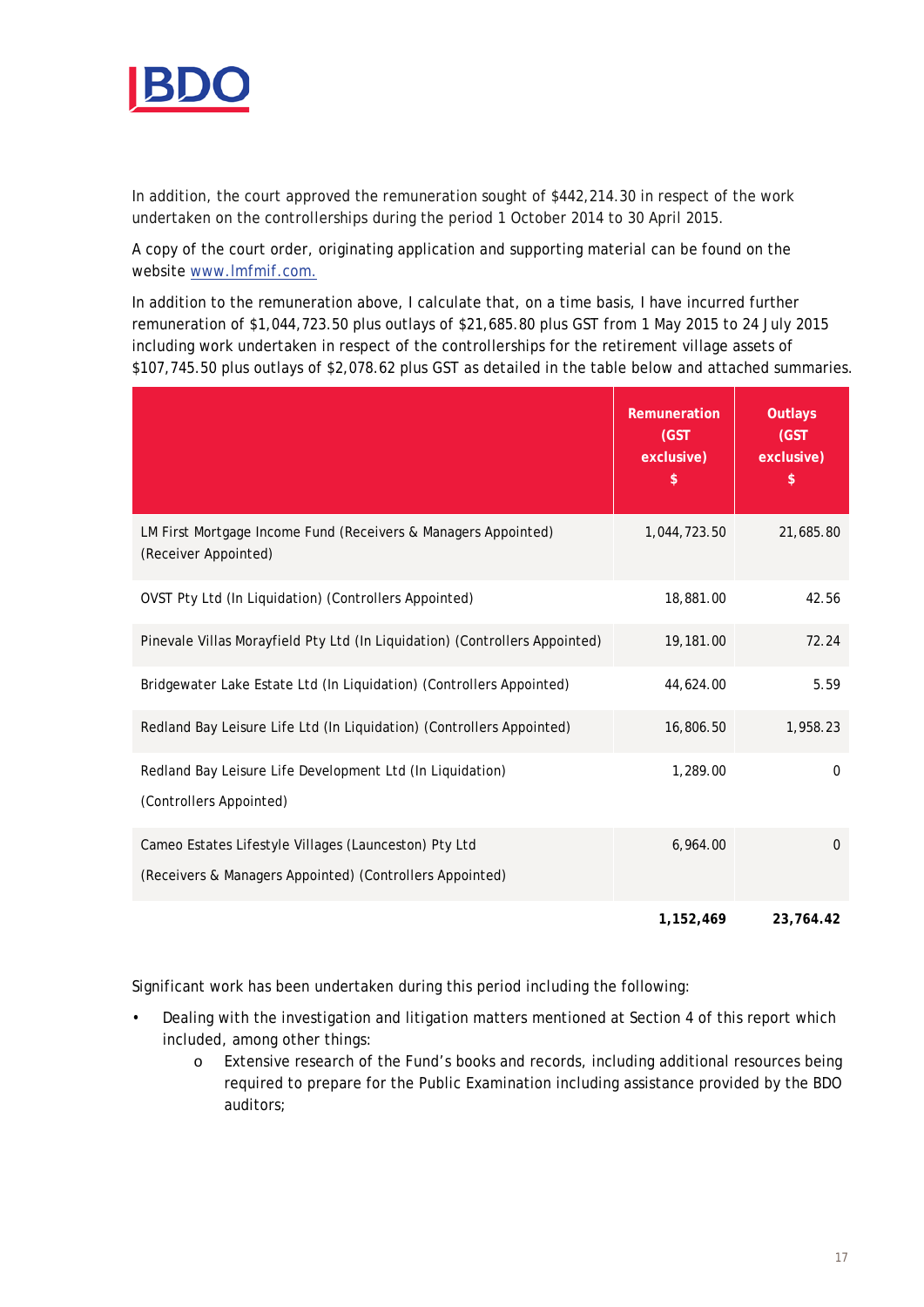

- o Prepare information for solicitors and counsel to assist in the public examination of the former auditors and certain directors;
- o Attendance at the Public Examination over a nine day period to provide assistance to our solicitors and counsel in examining the auditors and directors;
- o Attendance at mediation in relation to a litigation matter;
- o Progress the claim against the MPF and others.
- Dealing with FTI's court application in respect of the liquidator's residual powers.
- Dealing with the investor management function for approximately 4,500 investors including answering queries on the winding up of the Fund and maintaining the investment database, including any change in details or transfer of units.
- Preparing the last remaining retirement village asset for sale, finalisation of the sale process and including meetings and negotiations with the purchaser;
- Finalising outstanding trading matters from the sale of the other four retirement villages and finalising creditor payments;
- Negotiating with the mortgagor and the purchaser of the retirement villages which the FMIF holds a second mortgage over
- Preparation of unit price calculation and review asset listings and information supplied by McGrathNicol

## **10 Queries**

Should unit holders wish to advise of any changes in details or require further information, please contact BDO as follows:

BDO GPO Box 457 Brisbane QLD 4001 Phone: +61 7 3237 5999 Fax: +61 7 3221 9227 Email: [enquiries@lmfmif.com](mailto:enquiries@lmfmif.com)

Yours sincerely

David Whyte Receiver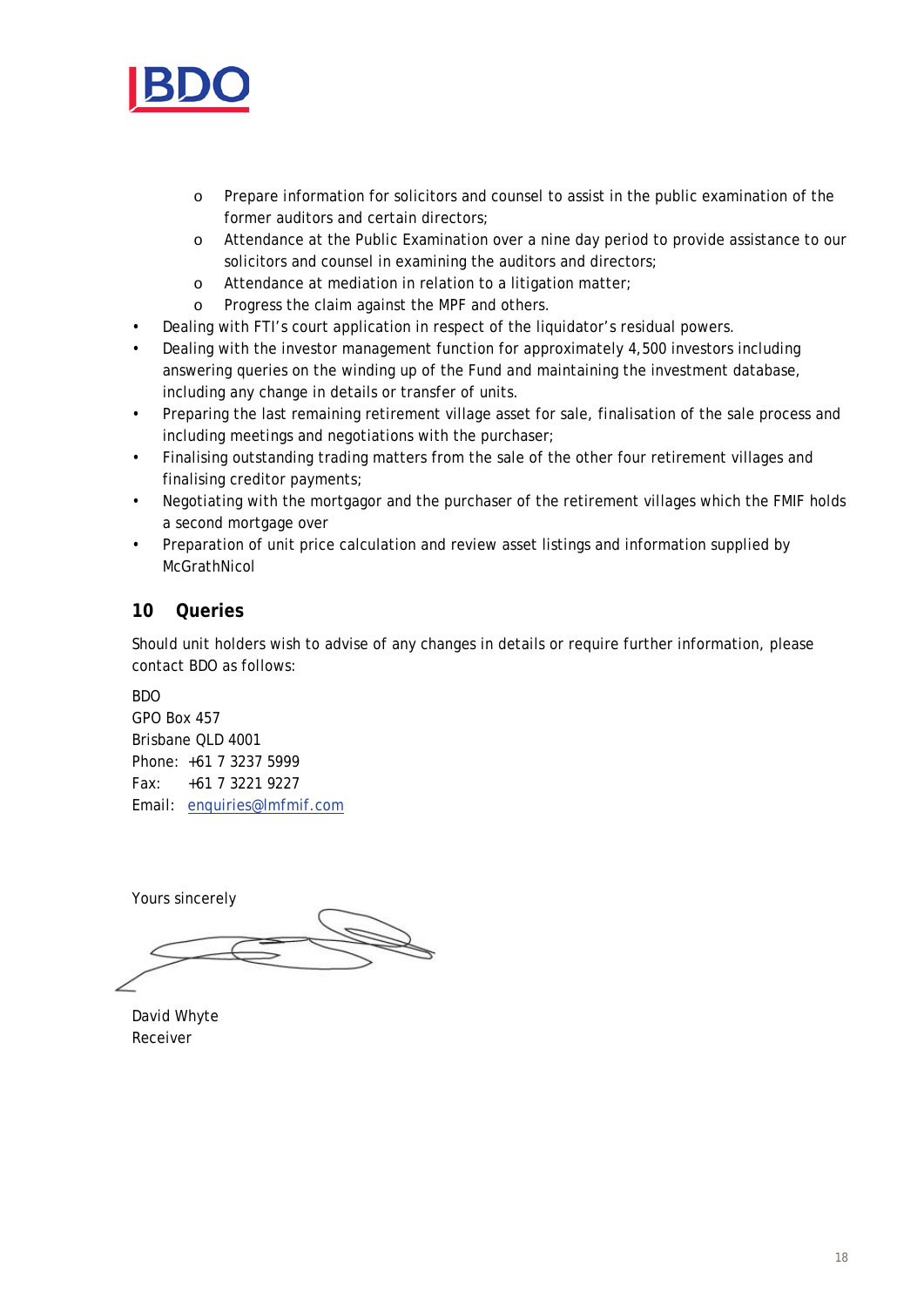#### **LM First Mortgage Income Fund (Receivers & Managers Appointed) (Receiver Appointed) REMUNERATION REPORT - Summary of professional fees by category of work for the period 1 May 2015 to 24 July 2015**

|                       |                                      |               |                            | <b>Totals</b> | <b>Task Area</b> |                                               |       |           |                |                    |         |            |       |            |
|-----------------------|--------------------------------------|---------------|----------------------------|---------------|------------------|-----------------------------------------------|-------|-----------|----------------|--------------------|---------|------------|-------|------------|
|                       |                                      |               |                            |               |                  | <b>Creditors</b><br>Trade On<br><b>Assets</b> |       |           | Investigations | Administration     |         |            |       |            |
| <b>Employee</b>       | Position                             | Rate          | hrs                        |               | hrs              |                                               | hrs   |           | hrs            | $\hat{\mathbf{z}}$ | hrs     |            | hrs   |            |
| David Whyte           | Partner                              | 560           | 209.1                      | 117,096.00    | 41.7             | 23,352.00                                     | 17.7  | 9,912.00  | 56.3           | 31,528.00          | 53.1    | 29,736.00  | 40.3  | 22,568.00  |
| Eric Leeuwendal       | Director                             | 495           | 429.3                      | 212,503.50    | 118.4            | 58,608.00                                     | 32.9  | 16,285.50 | 10.9           | 5,395.50           | 262.3   | 129,838.50 | 4.8   | 2,376.00   |
| Craig Jenkins         | Partner                              | 485           | 216.8                      | 105,148.00    |                  |                                               |       |           |                |                    | 216.8   | 105,148.00 |       |            |
| Clark Jarrold         | Partner                              | 485           | 339.2                      | 164,512.00    |                  |                                               |       |           |                |                    | 339.2   | 164,512.00 |       |            |
| <b>Scott Birkett</b>  | Partner                              | 470           | 0.3                        | 141.00        |                  |                                               |       |           |                |                    | 0.3     | 141.00     |       |            |
| Margaux Beauchamp     | Associate                            | 470           | 61.9                       | 29,093.00     |                  |                                               |       |           |                |                    | 61.9    | 29,093.00  |       |            |
| Alastair Raphael      | Senior Manager                       | 440           | 97.7                       | 42,988.00     |                  |                                               | 1.7   | 748.00    |                |                    | 95.8    | 42,152.00  | 0.2   | 88.00      |
| John Somerville       | Senior Manager                       | 440           | 102.6                      | 45,144.00     | 12.8             | 5,632.00                                      | 17.0  | 7,480.00  | 27.2           | 11,968.00          | 1.5     | 660.00     | 44.1  | 19,404.00  |
| Chris Catanzaro       | Director                             | 400           | 2.0                        | 800.00        |                  |                                               |       |           |                |                    | 2.0     | 800.00     |       |            |
| Tim Mann              | Partner                              | 390           | 11.0                       | 4,290.00      |                  |                                               |       |           |                |                    | 11.0    | 4,290.00   |       |            |
| Michelle Matchett     | Associate                            | 390           | 4.6                        | 1,794.00      | 3.2              | 1,248.00                                      |       |           |                |                    |         |            | 1.4   | 546.00     |
| Julie Pagcu           | Senior Manager                       | 365           | 73.8                       | 26,937.00     |                  |                                               |       |           |                |                    | 73.8    | 26,937.00  |       |            |
| Ashleigh Simpson-Wade | Supervisor                           | 360           | 214.6                      | 77,256.00     | 96.2             | 34,632.00                                     | 0.9   | 324.00    |                |                    | 112.8   | 40,608.00  | 4.7   | 1,692.00   |
| Daniel Tipman         | Supervisor                           | 360           | 21.3                       | 7,668.00      | 0.2              | 72.00                                         | 7.6   | 2,736.00  | 13.4           | 4,824.00           |         |            | 0.1   | 36.00      |
| Murray Daniel         | Supervisor                           | 360           | 244.4                      | 87,984.00     | 35.5             | 12,780.00                                     | 21.9  | 7,884.00  | 121.4          | 43,704.00          | 26.7    | 9,612.00   | 38.9  | 14,004.00  |
| Michael Dharmaratne   | Supervisor                           | 360           | 0.3                        | 108.00        |                  |                                               |       |           |                |                    |         |            | 0.3   | 108.00     |
| Mia Russo             | Supervisor                           | 280           | 0.2                        | 56.00         | 0.2              | 56.00                                         |       |           |                |                    |         |            |       |            |
| Sarah May             | Supervisor                           | 275           | 17.5                       | 4,812.50      |                  |                                               |       |           |                |                    | 17.5    | 4,812.50   |       |            |
| Selina Leung          | Supervisor                           | 275           | 2.5                        | 687.50        |                  |                                               |       |           |                |                    | 2.5     | 687.50     |       |            |
| <b>Kirsty Bauer</b>   | Senior Accountant I                  | 250           | 0.3                        | 75.00         |                  |                                               |       |           |                |                    |         |            | 0.3   | 75.00      |
| Clare Coyle           | Senior Accountant I                  | 240           | 21.5                       | 5,160.00      |                  |                                               |       |           |                |                    | 21.5    | 5,160.00   |       |            |
| Rycko Taniran         | Senior Analyst II                    | 240           | 0.5                        | 120.00        |                  |                                               |       |           |                |                    | 0.5     | 120.00     |       |            |
| Nicola Kennedy        | Senior Accountant II                 | 225           | 110.7                      | 24,907.50     | 1.8              | 405.00                                        | 1.8   | 405.00    | 104.1          | 23,422.50          |         |            | 3.0   | 675.00     |
| Dermot O'Brien        | Accountant II                        | 195           | 92.5                       | 18,037.50     |                  |                                               |       |           |                |                    | 5.2     | 1,014.00   | 87.3  | 17,023.50  |
| Julia Mayne           | Accountant II                        | 195           | 97.8                       | 19,071.00     | 0.7              | 136.50                                        | 0.5   | 97.50     | 19.5           | 3,802.50           |         |            | 77.1  | 15,034.50  |
| Samantha Brown        | Accountant II                        | 195           | 26.7                       | 5,206.50      |                  |                                               | 12.5  | 2,437.50  |                |                    |         |            | 14.2  | 2,769.00   |
| Sarah Cunningham      | Team Assistant                       | 195           | 7.5                        | 1,462.50      | 0.5              | 97.50                                         |       |           | 6.9            | 1,345.50           |         |            | 0.1   | 19.50      |
| Ainsley Watt          | Accountant I                         | 195           | 0.7                        | 136.50        |                  |                                               | 0.3   | 58.50     |                |                    | 0.4     | 78.00      |       |            |
| Dale Ludwig           | Accountant I                         | 185           | 91.3                       | 16,890.50     | 83.4             | 15,429.00                                     |       |           |                |                    |         |            | 7.9   | 1,461.50   |
| Samantha Brown        | Accountant II                        | 160           | 80.6                       | 12,896.00     |                  |                                               | 1.1   | 176.00    | 0.5            | 80.00              | 39.0    | 6,240.00   | 40.0  | 6,400.00   |
| Nicole Jackson        | Team Assistant                       | 155           | 4.5                        | 697.50        |                  |                                               | 0.5   | 77.50     |                |                    |         |            | 4.0   | 620.00     |
| Ashley Lambden        | Accountant II                        | 155           | 8.5                        | 1,317.50      |                  |                                               |       |           |                |                    | 8.5     | 1,317.50   |       |            |
| <b>Bodie Smith</b>    | Accountant I                         | 145           | 0.9                        | 130.50        |                  |                                               |       |           |                |                    |         |            | 0.9   | 130.50     |
| Philippa Redman       | Accountant II                        | 145           | 4.5                        | 652.50        | 4.5              | 652.50                                        |       |           |                |                    |         |            |       |            |
| Lisa Fishwick         | Team Assistant                       | 130           | 1.0                        | 130.00        |                  |                                               |       |           |                |                    | 1.0     | 130.00     |       |            |
| <b>Brooke Streidl</b> | Team Assistant                       | 130           | 53.2                       | 6,916.00      |                  |                                               |       |           |                |                    | 53.2    | 6,916.00   |       |            |
|                       |                                      | <b>TOTALS</b> | 2,672.9                    | 1,044,723.50  | 399.1            | 153,100.50                                    | 116.4 | 48,621.50 | 360.2          | 126,070.00         | 1,412.5 | 610,693.00 | 384.7 | 106,238.50 |
|                       |                                      |               | <b>GST</b>                 | 104,472.35    |                  |                                               |       |           |                |                    |         |            |       |            |
|                       | <b>TOTAL INC GST</b><br>1,149,195.85 |               |                            |               |                  |                                               |       |           |                |                    |         |            |       |            |
|                       |                                      |               | <b>AVERAGE HOURLY RATE</b> | 391           |                  | 384                                           |       | 418       |                | 350                |         | 432        |       | 276        |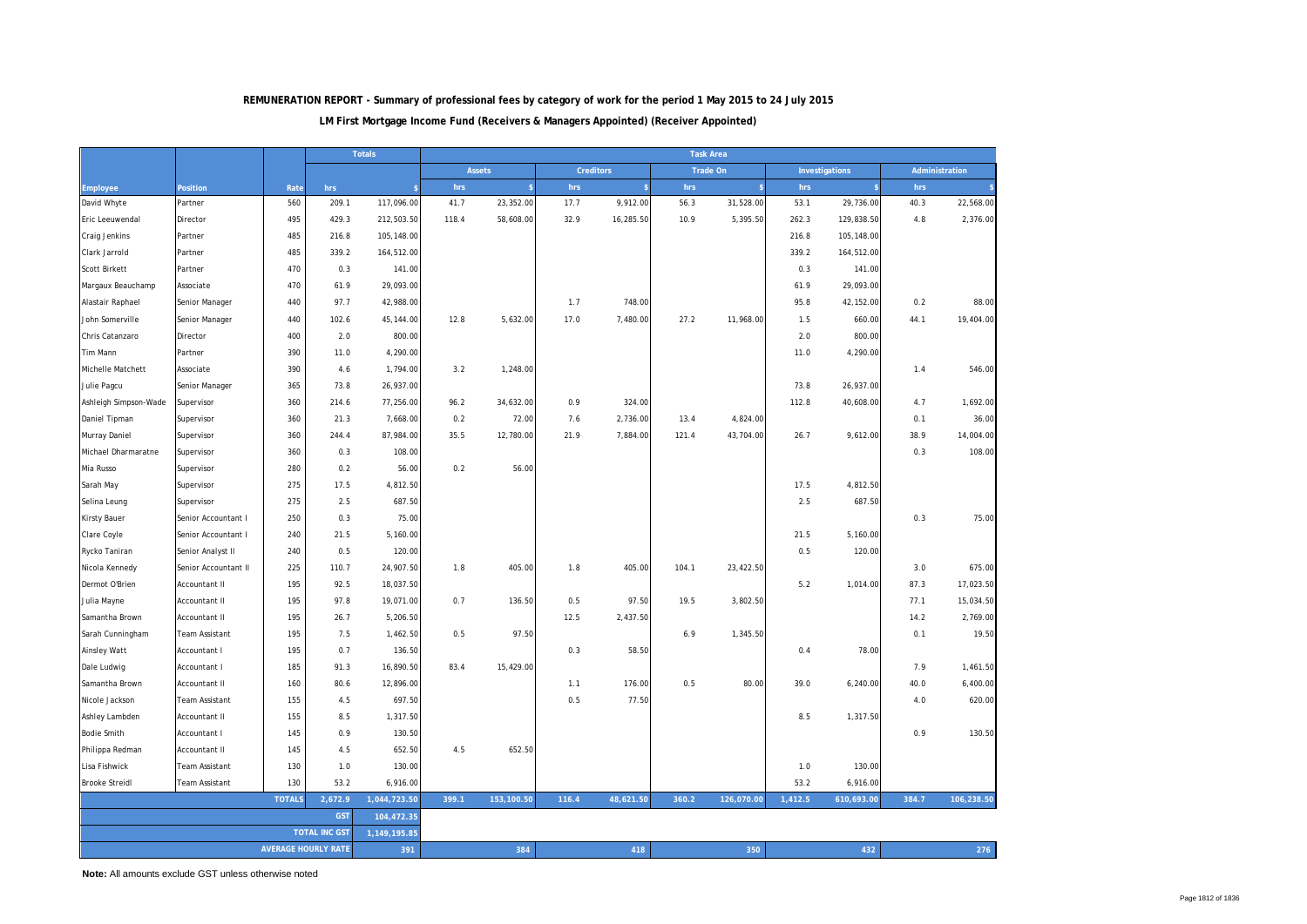## **LM First Mortgage Income Fund (Receivers & Managers Appointed) (Receiver Appointed)**

|                          | <b>Amount</b> |
|--------------------------|---------------|
| <b>Expense Type</b>      | (\$ ex GST)   |
| Airfares                 | 712.73        |
| Accommodation            | 417.96        |
| Photocopy                | 2,633.10      |
| Printing                 | 666.60        |
| General                  | 6,786.95      |
| Courier                  | 30.66         |
| Search Fee               | 111.20        |
| Taxi fares               | 83.31         |
| Postage                  | 10,195.33     |
| Parking                  | 18.18         |
| <b>Archive Retrieval</b> | 29.78         |
| <b>TOTAL</b>             | 21,685.80     |
| <b>GST</b>               | 2,168.58      |
| <b>TOTAL INC GST</b>     | 23,854.38     |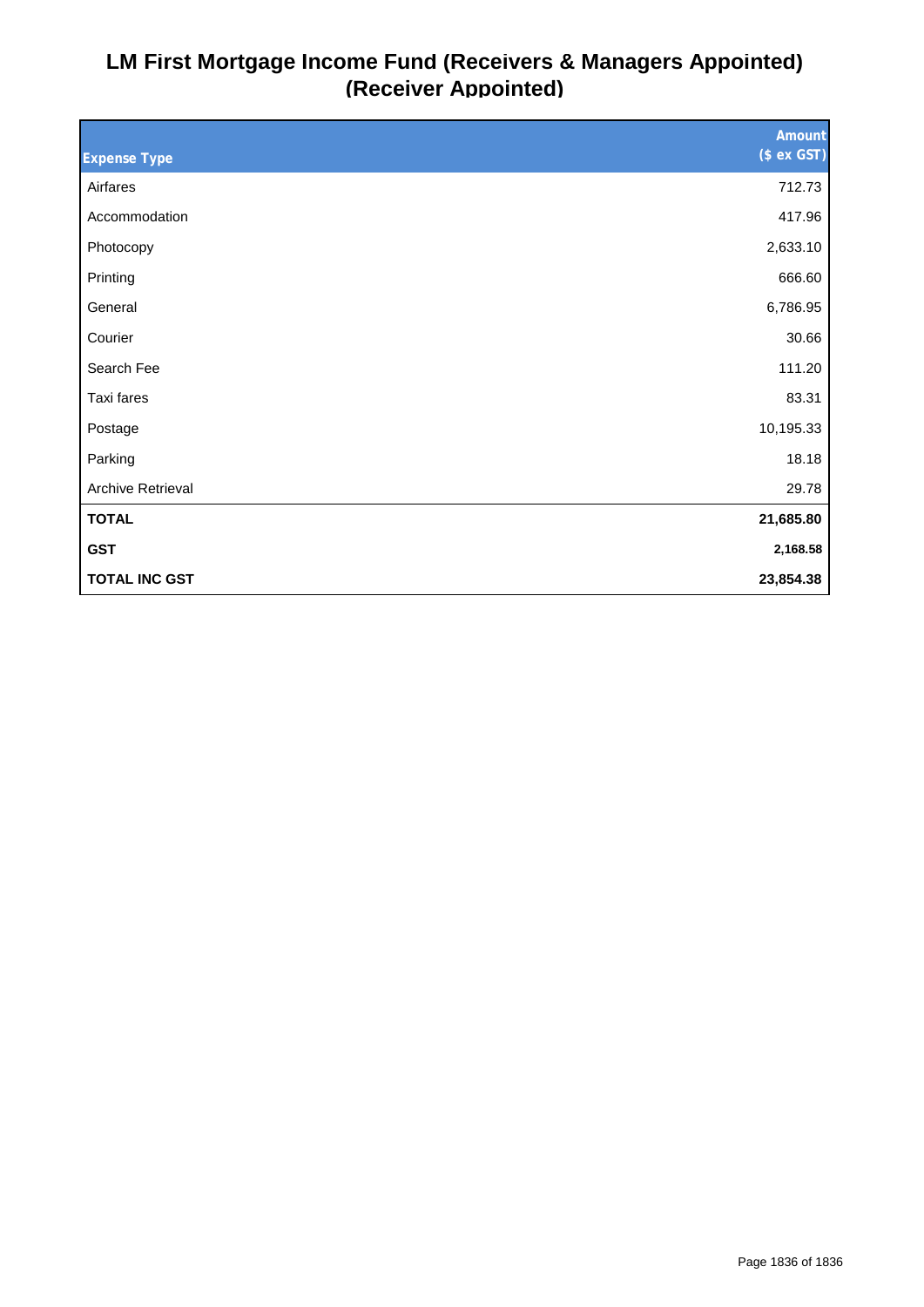## **REMUNERATION REPORT - Summary of professional fees by category of work for the period 1 May 2015 to 24 July 2015**

#### **OVST Pty Ltd (In Liquidation)(Controllers Appointed)**

|                       |                       |               |                            | <b>Totals</b> |     | <b>Task Area</b> |     |                  |     |                  |      |           |     |                |                |          |
|-----------------------|-----------------------|---------------|----------------------------|---------------|-----|------------------|-----|------------------|-----|------------------|------|-----------|-----|----------------|----------------|----------|
|                       |                       |               |                            |               |     | <b>Assets</b>    |     | <b>Creditors</b> |     | <b>Employees</b> |      | Trade On  |     | Investigations | Administration |          |
| Employee              | <b>Position</b>       | Rate          | hrs                        |               | hrs |                  | hrs |                  | hrs |                  | hrs  |           | hrs |                | hrs            |          |
| Leisa Rafter          | Partner               | 600           | 1.3                        | 780.00        |     |                  |     |                  |     |                  |      |           | 1.3 | 780.00         |                |          |
| David Whyte           | Partner               | 560           | 1.9                        | 1,064.00      | 0.1 | 56.00            |     |                  | 0.1 | 56.00            | 1.7  | 952.00    |     |                |                |          |
| John Somerville       | Senior Manager        | 440           | 12.7                       | 5,588.00      | 1.0 | 440.00           |     |                  |     |                  | 7.6  | 3,344.00  |     |                | 4.1            | 1,804.00 |
| Joanne Garcia         | Manager               | 400           | 0.6                        | 240.00        |     |                  |     |                  |     |                  | 0.6  | 240.00    |     |                |                |          |
| Ashleigh Simpson-Wade | Supervisor            | 360           | 0.1                        | 36.00         | 0.1 | 36.00            |     |                  |     |                  |      |           |     |                |                |          |
| Murray Daniel         | Supervisor            | 360           | 1.8                        | 648.00        |     |                  |     |                  |     |                  | 0.2  | 72.00     |     |                | 1.6            | 576.00   |
| Samuel Alexander      | Supervisor            | 320           | 3.2                        | 1,024.00      |     |                  |     |                  |     |                  |      |           | 3.2 | 1,024.00       |                |          |
| Nicola Kennedy        | Senior Accountant II  | 225           | 11.7                       | 2,632.50      | 0.7 | 157.50           |     |                  |     |                  | 10.2 | 2,295.00  |     |                | 0.8            | 180.00   |
| Sarah Cunningham      | <b>Team Assistant</b> | 195           | 5.0                        | 975.00        |     |                  |     |                  |     |                  | 4.3  | 838.50    |     |                | 0.7            | 136.50   |
| Julia Mayne           | Accountant II         | 195           | 28.9                       | 5,635.50      |     |                  | 0.2 | 39.00            |     |                  | 25.4 | 4,953.00  |     |                | 3.3            | 643.50   |
| Samantha Brown        | Accountant II         | 195           | 0.2                        | 39.00         |     |                  |     |                  |     |                  |      |           |     |                | 0.2            | 39.00    |
| Samantha Brown        | Accountant II         | 160           | 0.6                        | 96.00         |     |                  |     |                  |     |                  |      |           |     |                | 0.6            | 96.00    |
| Leisa Muller          | <b>Team Manager</b>   | 135           | 0.2                        | 27.00         |     |                  |     |                  |     |                  |      |           | 0.2 | 27.00          |                |          |
| Moira Hattingh        | <b>Team Assistant</b> | 80            | 1.2                        | 96.00         |     |                  |     |                  |     |                  |      |           |     |                | 1.2            | 96.00    |
|                       |                       | <b>TOTALS</b> | 69.4                       | 18,881.00     | 1.9 | 689.50           | 0.2 | 39.00            | 0.1 | 56.00            | 50.0 | 12,694.50 | 4.7 | 1,831.00       | 12.5           | 3,571.00 |
|                       | <b>GST</b>            |               |                            | 1,888.10      |     |                  |     |                  |     |                  |      |           |     |                |                |          |
|                       |                       |               | <b>TOTAL INC GST</b>       | 20,769.10     |     |                  |     |                  |     |                  |      |           |     |                |                |          |
|                       |                       |               | <b>AVERAGE HOURLY RATE</b> | 272           |     | 363              |     | 195              |     | 560              |      | 254       |     | 390            |                | 286      |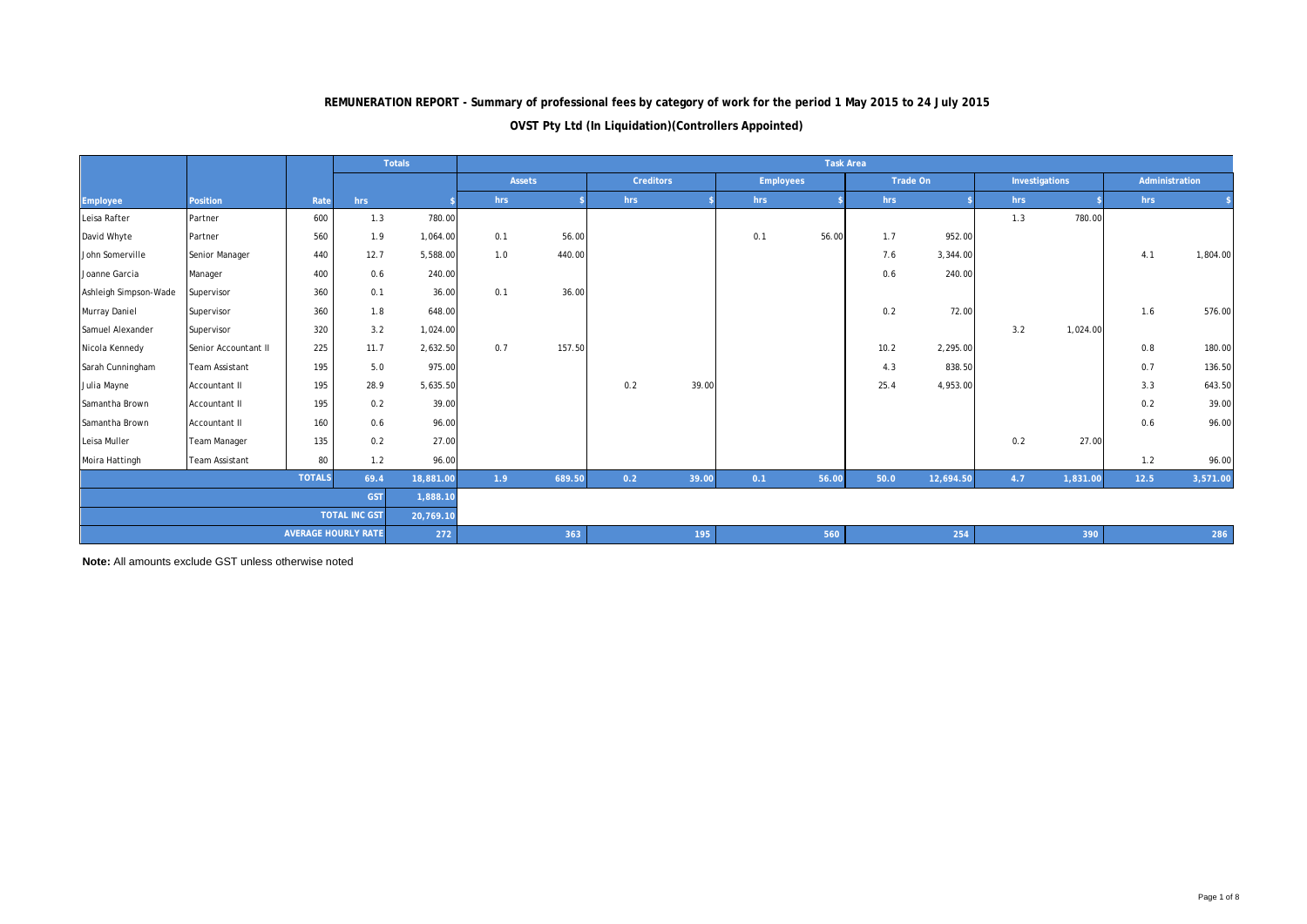# **OVST Pty Ltd (In Liquidation)(Controllers Appointed)**

| <b>Expense Type</b>  | Amount<br>(\$ ex GST) |
|----------------------|-----------------------|
| Postage              | 42.56                 |
| <b>TOTAL</b>         | 42.56                 |
| <b>GST</b>           | 4.26                  |
| <b>TOTAL INC GST</b> | 46.82                 |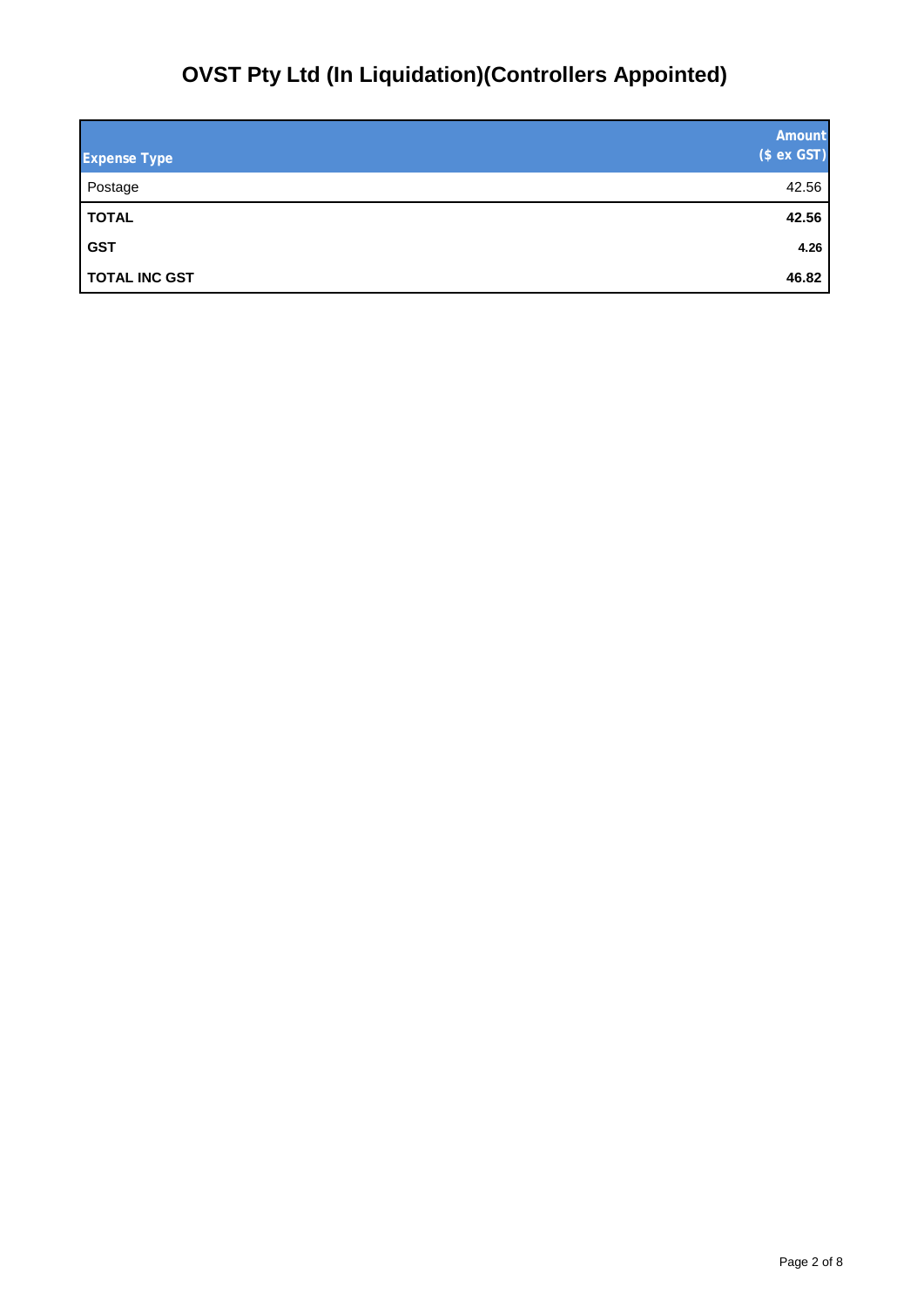**REMUNERATION REPORT - Summary of professional fees by category of work for the period 1 May 2015 to 24 July 2015**

**Pinevale Villas Morayfield Pty Ltd (In Liquidation)(Controllers Appointed)**

|                       |                       |      |                            | <b>Totals</b> | <b>Task Area</b> |               |                  |       |      |           |      |                |
|-----------------------|-----------------------|------|----------------------------|---------------|------------------|---------------|------------------|-------|------|-----------|------|----------------|
|                       |                       |      |                            |               |                  | <b>Assets</b> | <b>Creditors</b> |       |      | Trade On  |      | Administration |
| Employee              | <b>Position</b>       | Rate | hrs                        |               | hrs              |               | hrs              |       | hrs  |           | hrs  |                |
| David Whyte           | Partner               | 560  | 2.4                        | 1,344.00      |                  |               | 0.1              | 56.00 | 2.3  | 1,288.00  |      |                |
| John Somerville       | Senior Manager        | 440  | 11.3                       | 4,972.00      | 0.5              | 220.00        |                  |       | 6.9  | 3,036.00  | 3.9  | 1,716.00       |
| Joanne Garcia         | Manager               | 400  | 0.6                        | 240.00        |                  |               |                  |       | 0.6  | 240.00    |      |                |
| Murray Daniel         | Supervisor            | 360  | 1.6                        | 576.00        |                  |               |                  |       | 0.2  | 72.00     | 1.4  | 504.00         |
| Nicola Kennedy        | Senior Accountant II  | 225  | 15.9                       | 3,577.50      | 0.8              | 180.00        |                  |       | 14.0 | 3,150.00  | 1.1  | 247.50         |
| Sarah Cunningham      | <b>Team Assistant</b> | 195  | 8.9                        | 1,735.50      |                  |               |                  |       | 8.9  | 1,735.50  |      |                |
| Julia Mayne           | Accountant II         | 195  | 32.0                       | 6,240.00      |                  |               |                  |       | 30.0 | 5,850.00  | 2.0  | 390.00         |
| Samantha Brown        | Accountant II         | 160  | 2.5                        | 400.00        | 1.1              | 176.00        |                  |       | 0.5  | 80.00     | 0.9  | 144.00         |
| Moira Hattingh        | <b>Team Assistant</b> | 80   | 1.2                        | 96.00         |                  |               |                  |       |      |           | 1.2  | 96.00          |
| <b>TOTALS</b><br>76.4 |                       |      |                            | 19,181.00     | 2.4              | 576.00        | 0.1              | 56.00 | 63.4 | 15,451.50 | 10.5 | 3,097.50       |
| <b>GST</b>            |                       |      |                            |               | 1,918.10         |               |                  |       |      |           |      |                |
| <b>TOTAL INC GST</b>  |                       |      |                            | 21,099.10     |                  |               |                  |       |      |           |      |                |
|                       |                       |      | <b>AVERAGE HOURLY RATE</b> | 251           |                  | 240           |                  | 560   |      | 244       |      | 295            |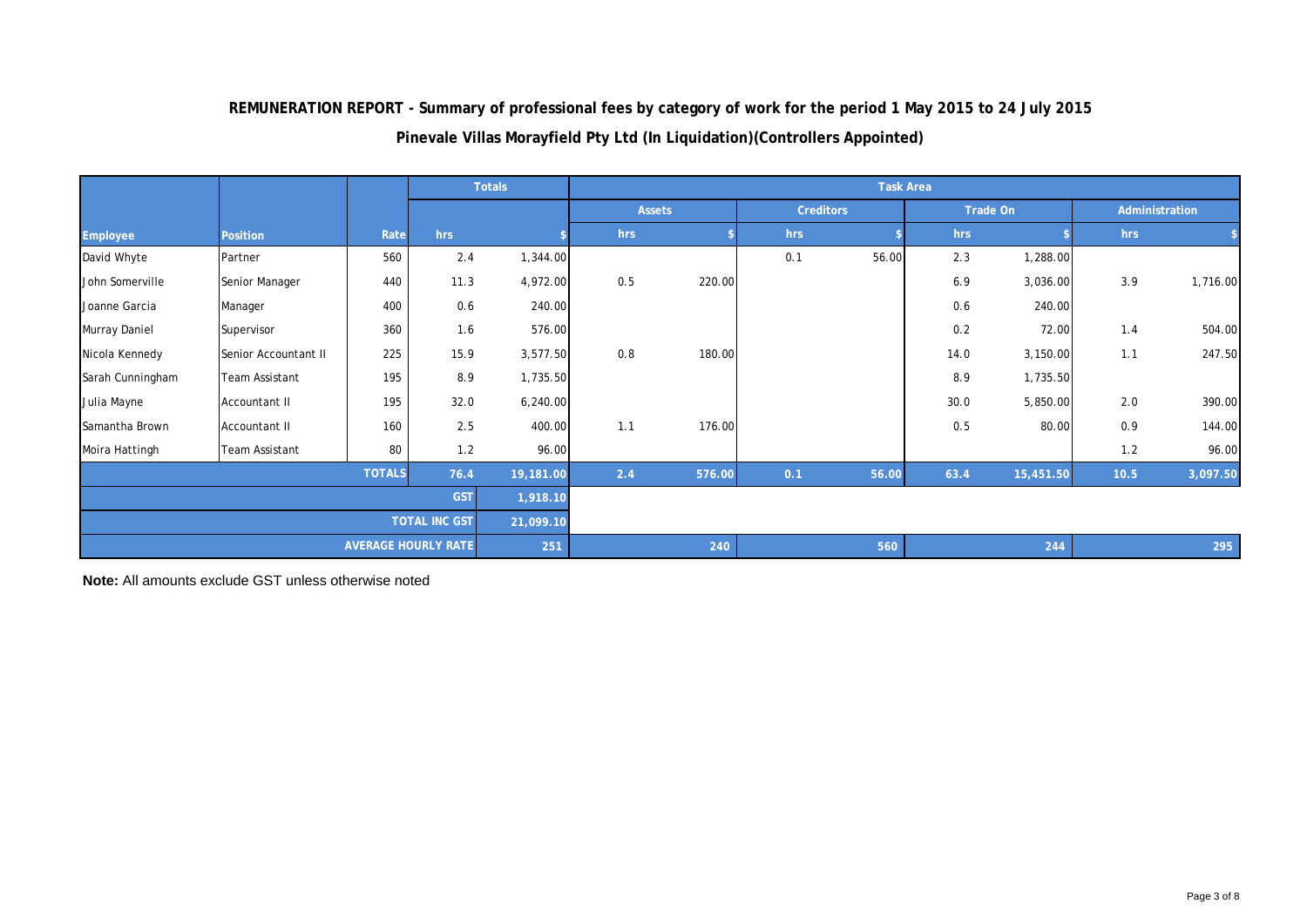## **Pinevale Villas Morayfield Pty Ltd (In Liquidation)(Controllers Appointed)**

| <b>Expense Type</b>  | Amount<br>(\$ ex GST) |
|----------------------|-----------------------|
| Postage              | 72.24                 |
| <b>TOTAL</b>         | 72.24                 |
| <b>GST</b>           | 7.22                  |
| <b>TOTAL INC GST</b> | 79.46                 |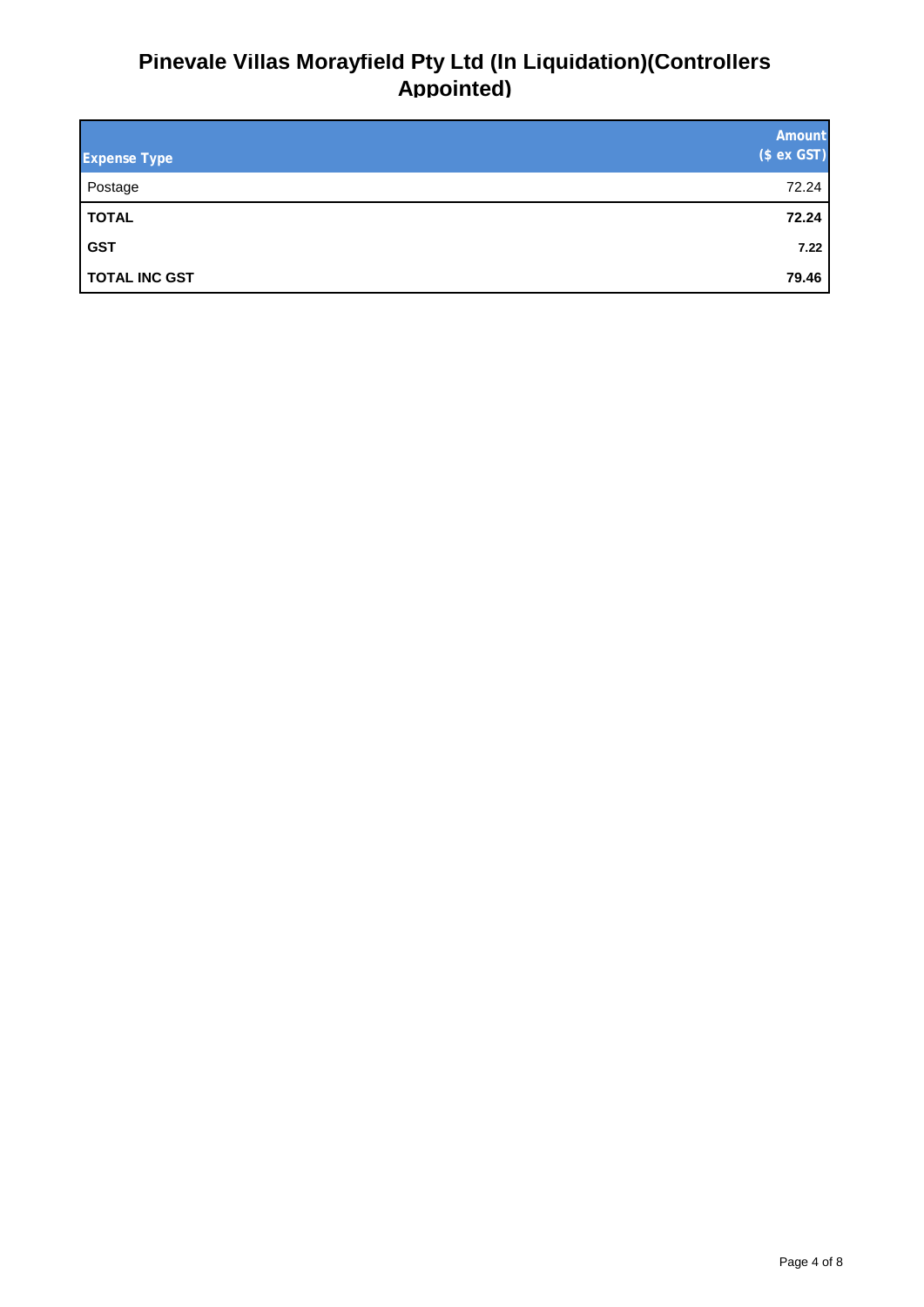|                       |                       |               |                            | <b>Totals</b> | <b>Task Area</b> |               |     |                  |      |           |                |          |                |          |
|-----------------------|-----------------------|---------------|----------------------------|---------------|------------------|---------------|-----|------------------|------|-----------|----------------|----------|----------------|----------|
|                       |                       |               |                            |               |                  | <b>Assets</b> |     | <b>Creditors</b> |      | Trade On  | Investigations |          | Administration |          |
| <b>Employee</b>       | <b>Position</b>       | Rate          | hrs                        |               | hrs              |               | hrs |                  | hrs  |           | hrs            |          | hrs            |          |
| Leisa Rafter          | Partner               | 600           | 1.3                        | 780.00        |                  |               |     |                  |      |           | 1.3            | 780.00   |                |          |
| David Whyte           | Partner               | 560           | 7.1                        | 3,976.00      | 4.2              | 2,352.00      |     |                  | 2.6  | 1,456.00  |                |          | 0.3            | 168.00   |
| John Somerville       | Senior Manager        | 440           | 56.0                       | 24,640.00     | 33.2             | 14,608.00     | 1.4 | 616.00           | 19.6 | 8,624.00  |                |          | 1.8            | 792.00   |
| Joanne Garcia         | Manager               | 400           | 0.4                        | 160.00        |                  |               |     |                  | 0.4  | 160.00    |                |          |                |          |
| Ashleigh Simpson-Wade | Supervisor            | 360           | 1.0                        | 360.00        | 1.0              | 360.00        |     |                  |      |           |                |          |                |          |
| Murray Daniel         | Supervisor            | 360           | 3.6                        | 1,296.00      | 0.2              | 72.00         |     |                  | 0.7  | 252.00    |                |          | 2.7            | 972.00   |
| Samuel Alexander      | Supervisor            | 320           | 7.2                        | 2,304.00      |                  |               |     |                  |      |           | 7.2            | 2,304.00 |                |          |
| Nicola Kennedy        | Senior Accountant II  | 225           | 9.4                        | 2,115.00      | 1.6              | 360.00        |     |                  | 7.7  | 1,732.50  |                |          | 0.1            | 22.50    |
| Sarah Cunningham      | <b>Team Assistant</b> | 195           | 15.1                       | 2,944.50      |                  |               |     |                  | 15.0 | 2,925.00  |                |          | 0.1            | 19.50    |
| Julia Mayne           | Accountant II         | 195           | 24.8                       | 4,836.00      | 0.8              | 156.00        |     |                  | 23.0 | 4,485.00  |                |          | 1.0            | 195.00   |
| Samantha Brown        | <b>Accountant II</b>  | 195           | 4.3                        | 838.50        | 4.3              | 838.50        |     |                  |      |           |                |          |                |          |
| Samantha Brown        | Accountant II         | 160           | 1.5                        | 240.00        |                  |               |     |                  | 0.8  | 128.00    |                |          | 0.7            | 112.00   |
| Sarah Matthews        | <b>Team Assistant</b> | 140           | 0.5                        | 70.00         |                  |               |     |                  |      |           | 0.5            | 70.00    |                |          |
| Moira Hattingh        | <b>Team Assistant</b> | 80            | 0.8                        | 64.00         |                  |               |     |                  |      |           |                |          | 0.8            | 64.00    |
|                       |                       | <b>TOTALS</b> | 133.0                      | 44,624.00     | 45.3             | 18,746.50     | 1.4 | 616.00           | 69.8 | 19,762.50 | 9.0            | 3,154.00 | 7.5            | 2,345.00 |
| <b>GST</b>            |                       |               |                            | 4,462.40      |                  |               |     |                  |      |           |                |          |                |          |
| <b>TOTAL INC GST</b>  |                       |               |                            | 49,086.40     |                  |               |     |                  |      |           |                |          |                |          |
|                       |                       |               | <b>AVERAGE HOURLY RATE</b> | 336           |                  | 414           |     | 440              |      | 283       |                | 350      |                | 313      |

## **REMUNERATION REPORT - Summary of professional fees by category of work for the period 1 May 2015 to 24 July 2015**

#### **Bridgewater Lake Estate Ltd (In Liquidation) (Controllers Appointed)**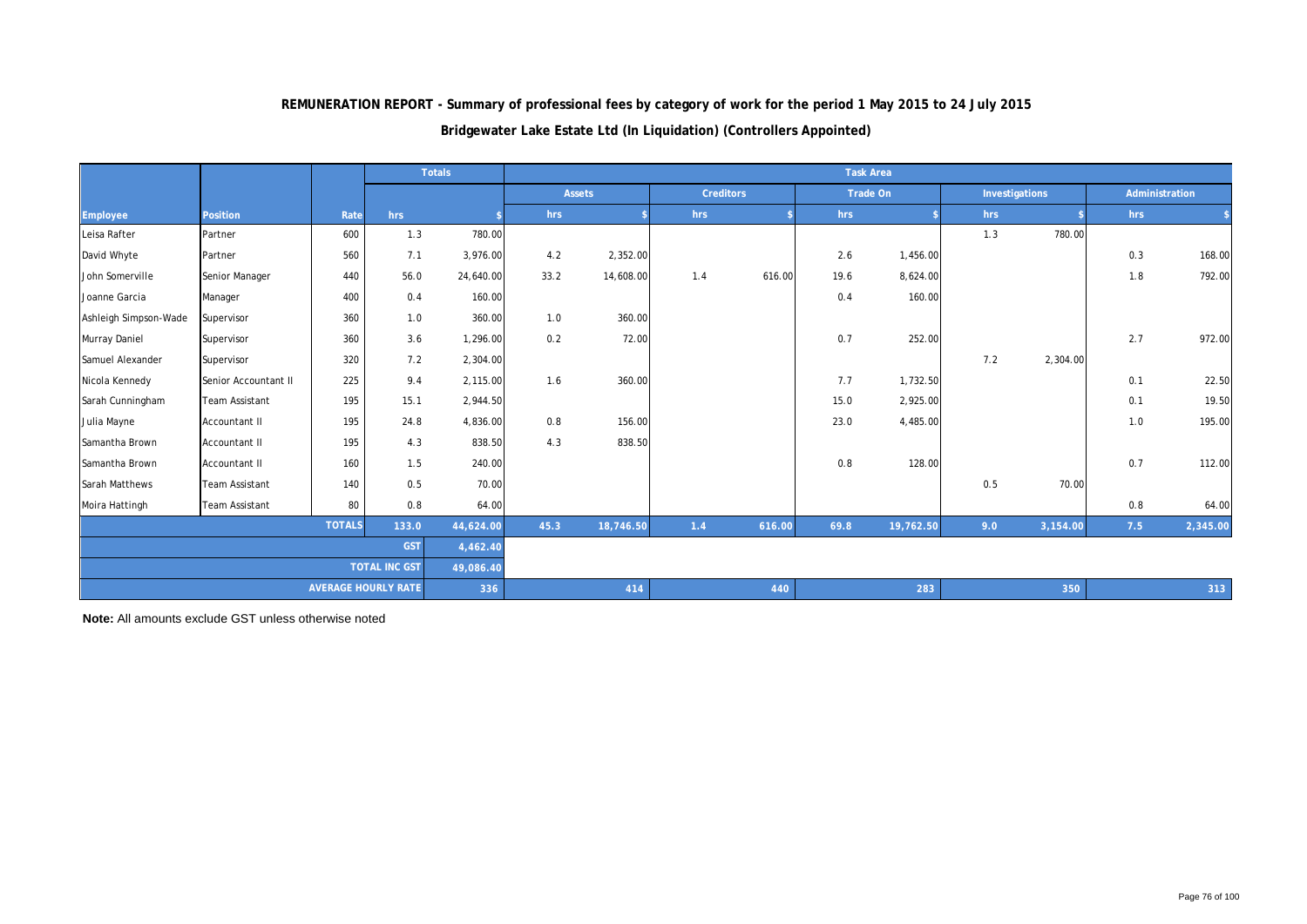# **Bridgewater Lake Estate Ltd (In Liquidation) (Controllers Appointed)**

| <b>Expense Type</b>  | Amount<br>(\$ ex GST) |
|----------------------|-----------------------|
| Postage              | 5.59                  |
| <b>TOTAL</b>         | 5.59                  |
| <b>GST</b>           | 0.56                  |
| <b>TOTAL INC GST</b> | 6.15                  |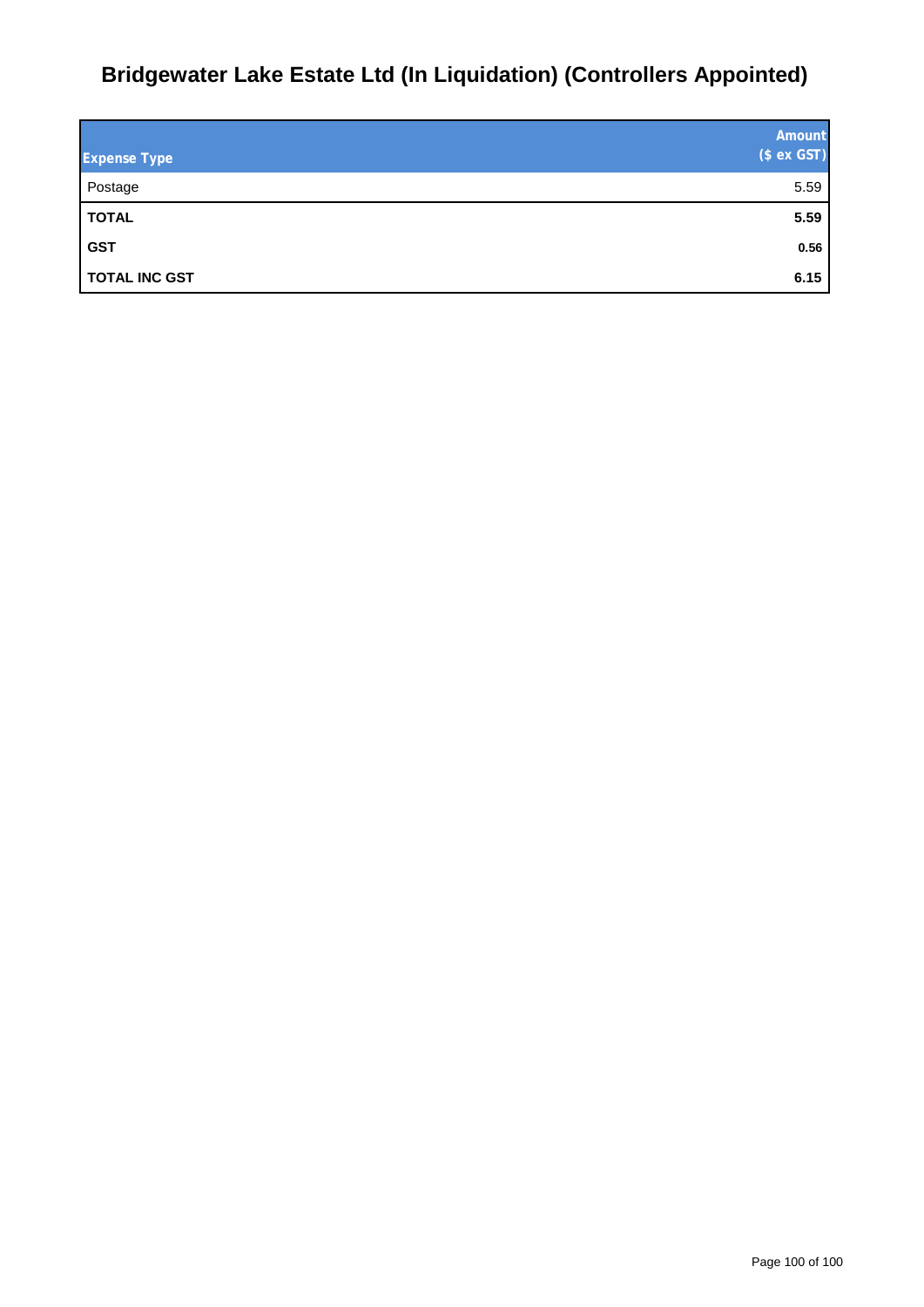**REMUNERATION REPORT - Summary of professional fees by category of work for the period 1 May 2015 to 24 July 2015**

## **Redland Bay Leisure Life (In Liquidation) (Controllers Appointed)**

|                                   |                       |               |                            | Totals    |     | <b>Task Area</b> |     |                  |      |           |     |                |
|-----------------------------------|-----------------------|---------------|----------------------------|-----------|-----|------------------|-----|------------------|------|-----------|-----|----------------|
|                                   |                       |               |                            |           |     | <b>Assets</b>    |     | <b>Creditors</b> |      | Trade On  |     | Administration |
| Employee                          | <b>Position</b>       | Rate          | hrs                        |           | hrs |                  | hrs |                  | hrs  |           | hrs |                |
| David Whyte                       | Partner               | 560           | 1.1                        | 616.00    |     |                  |     |                  | 1.1  | 616.00    |     |                |
| John Somerville                   | Senior Manager        | 440           | 9.4                        | 4,136.00  | 0.4 | 176.00           |     |                  | 7.2  | 3,168.00  | 1.8 | 792.00         |
| Joanne Garcia                     | Manager               | 400           | 0.6                        | 240.00    |     |                  |     |                  | 0.6  | 240.00    |     |                |
| Murray Daniel                     | Supervisor            | 360           | 1.8                        | 648.00    |     |                  |     |                  | 0.4  | 144.00    | 1.4 | 504.00         |
| Nicola Kennedy                    | Senior Accountant II  | 225           | 16.3                       | 3,667.50  | 1.2 | 270.00           |     |                  | 14.3 | 3,217.50  | 0.8 | 180.00         |
| Sarah Cunningham                  | <b>Team Assistant</b> | 195           | 15.8                       | 3,081.00  |     |                  |     |                  | 15.8 | 3,081.00  |     |                |
| Julia Mayne                       | Accountant II         | 195           | 21.6                       | 4,212.00  |     |                  | 0.3 | 58.50            | 19.4 | 3,783.00  | 1.9 | 370.50         |
| Samantha Brown                    | Accountant II         | 195           | 0.4                        | 78.00     |     |                  |     |                  |      |           | 0.4 | 78.00          |
| Samantha Brown                    | Accountant II         | 160           | 0.3                        | 48.00     |     |                  |     |                  | 0.3  | 48.00     |     |                |
| Moira Hattingh                    | <b>Team Assistant</b> | 80            | 1.0                        | 80.00     |     |                  | 0.1 | 8.00             |      |           | 0.9 | 72.00          |
|                                   |                       | <b>TOTALS</b> | 68.3                       | 16,806.50 | 1.6 | 446.00           | 0.4 | 66.50            | 59.1 | 14,297.50 | 7.2 | 1,996.50       |
| <b>GST</b><br>1,680.65            |                       |               |                            |           |     |                  |     |                  |      |           |     |                |
| <b>TOTAL INC GST</b><br>18,487.15 |                       |               |                            |           |     |                  |     |                  |      |           |     |                |
|                                   |                       |               | <b>AVERAGE HOURLY RATE</b> | 246       |     | 279              |     | 166              |      | 242       |     | 277            |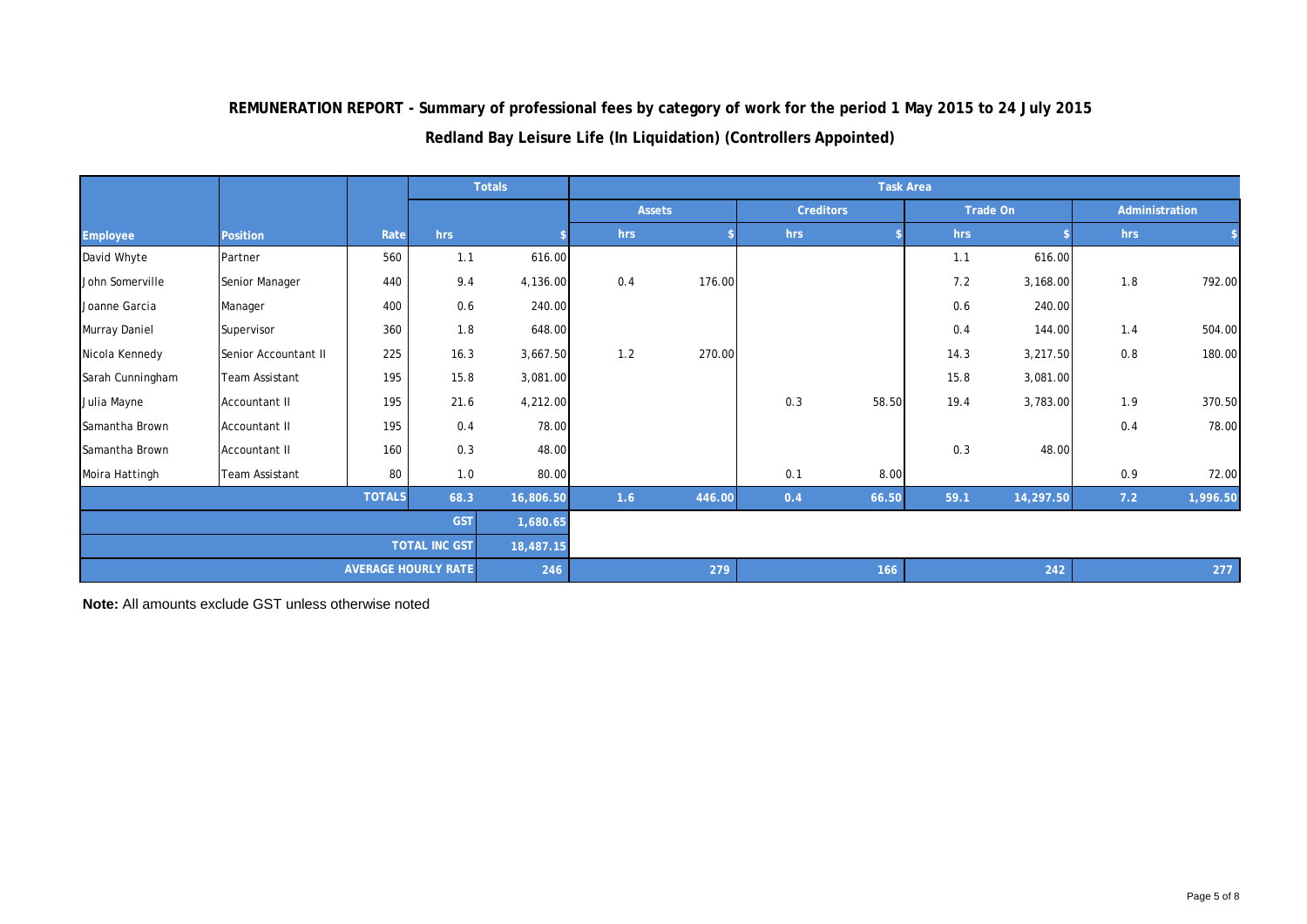# **Redland Bay Leisure Life (In Liquidation) (Controllers Appointed)**

|                      | Amount      |
|----------------------|-------------|
| <b>Expense Type</b>  | (\$ ex GST) |
| Postage              | 50.40       |
| General              | 1,907.83    |
| <b>TOTAL</b>         | 1,958.23    |
| <b>GST</b>           | 195.82      |
| <b>TOTAL INC GST</b> | 2,154.05    |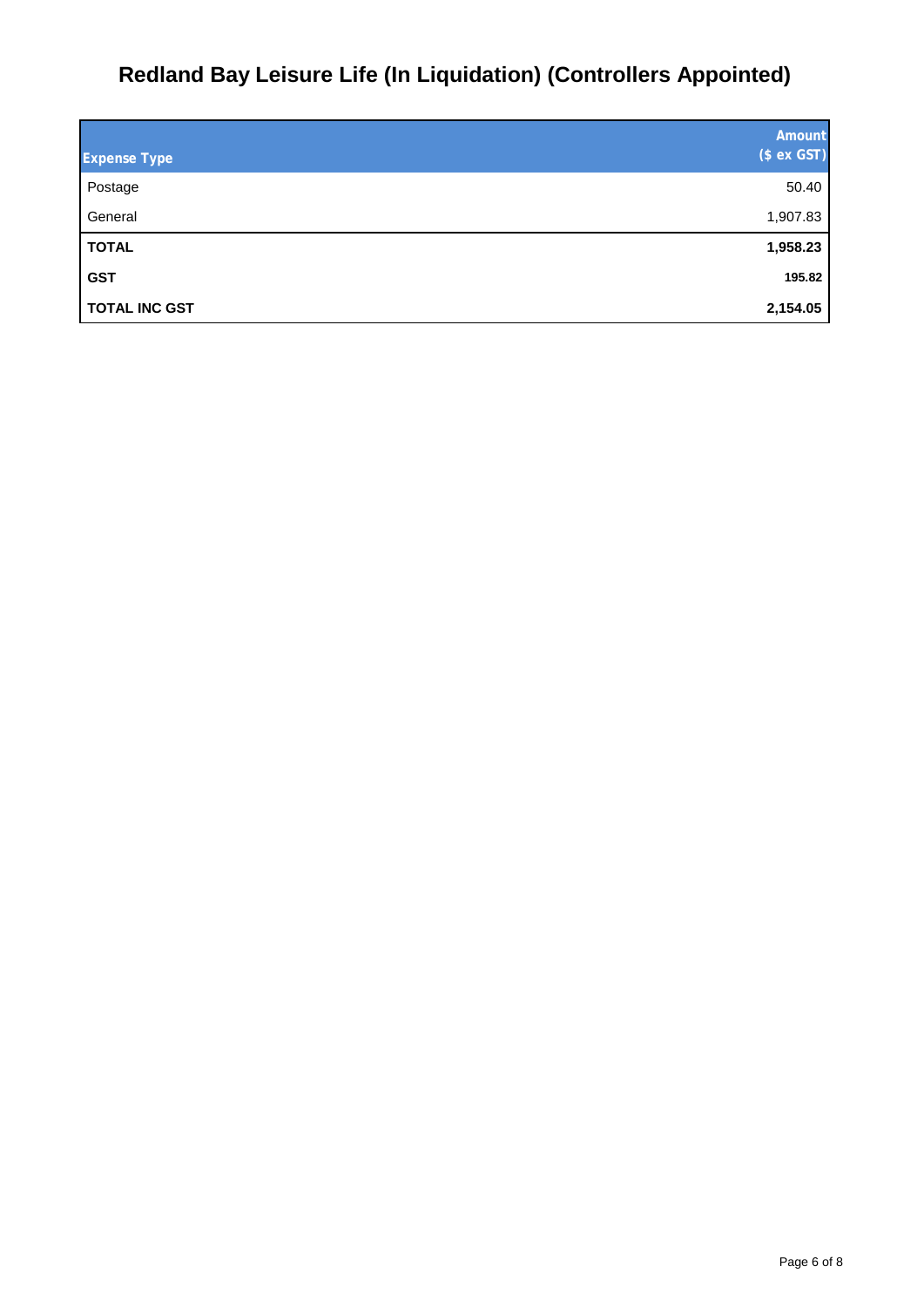**REMUNERATION REPORT - Summary of professional fees by category of work for the period 1 May 2015 to 24 July 2015 Redland Bay Leisure Life Development Ltd (In Liquidation) (Controller Appointed)**

|                  |                       |               |                            | <b>Totals</b> |     |          | <b>Task Area</b> |                |  |
|------------------|-----------------------|---------------|----------------------------|---------------|-----|----------|------------------|----------------|--|
|                  |                       |               |                            |               |     | Trade On |                  | Administration |  |
| Employee         | <b>Position</b>       | Rate          | hrs                        |               | hrs |          | hrs              |                |  |
| David Whyte      | Partner               | 560           | 0.8                        | 448.00        | 0.8 | 448.00   |                  |                |  |
| Murray Daniel    | Supervisor            | 360           | 1.4                        | 504.00        |     |          | 1.4              | 504.00         |  |
| Nicola Kennedy   | Senior Accountant II  | 225           | 0.8                        | 180.00        | 0.6 | 135.00   | 0.2              | 45.00          |  |
| Sarah Cunningham | <b>Team Assistant</b> | 195           | 0.5                        | 97.50         | 0.5 | 97.50    |                  |                |  |
| Julia Mayne      | Accountant II         | 195           | 0.1                        | 19.50         | 0.1 | 19.50    |                  |                |  |
| Samantha Brown   | Accountant II         | 160           | 0.2                        | 32.00         |     |          | 0.2              | 32.00          |  |
| Moira Hattingh   | <b>Team Assistant</b> | 80            | 0.1                        | 8.00          |     |          | 0.1              | 8.00           |  |
|                  |                       | <b>TOTALS</b> | 3.9                        | 1,289.00      | 2.0 | 700.00   | 1.9              | 589.00         |  |
|                  | 128.90                |               |                            |               |     |          |                  |                |  |
|                  | 1,417.90              |               |                            |               |     |          |                  |                |  |
|                  |                       |               | <b>AVERAGE HOURLY RATE</b> | 331           |     | 350      |                  | 310            |  |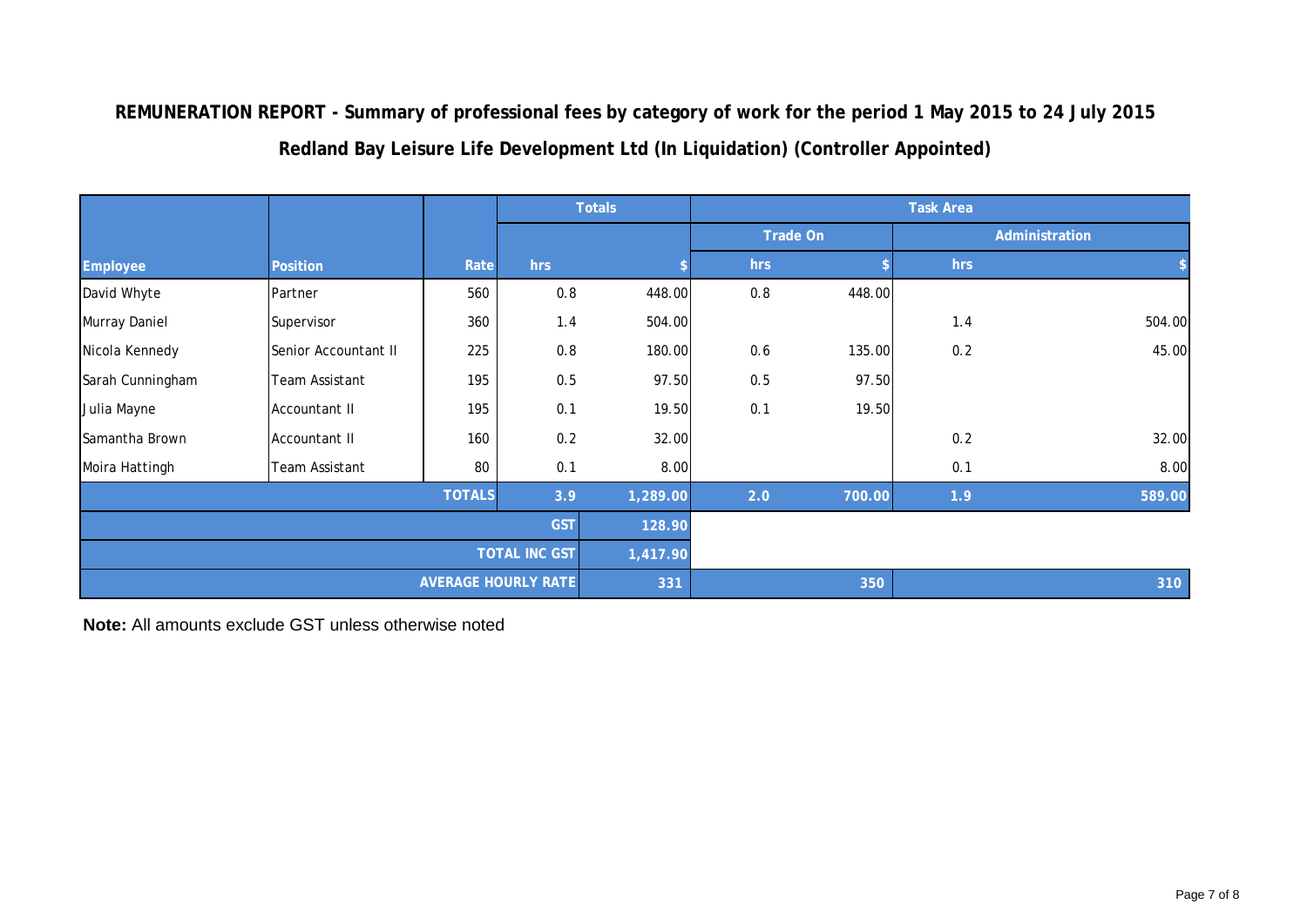**REMUNERATION REPORT - Summary of professional fees by category of work for the period 1 May 2015 to 24 July 2015 Cameo Estates Lifestyles Villages** 

|                      |                      |               |                            | <b>Totals</b> |     |               | <b>Task Area</b> |                 |     |                |
|----------------------|----------------------|---------------|----------------------------|---------------|-----|---------------|------------------|-----------------|-----|----------------|
|                      |                      |               |                            |               |     | <b>Assets</b> |                  | <b>Trade On</b> |     | Administration |
| Employee             | <b>Position</b>      | Rate          | hrs                        |               | hrs |               | hrs              |                 | hrs |                |
| David Whyte          | Partner              | 560           | 0.4                        | 224.00        |     |               | 0.4              | 224.00          |     |                |
| John Somerville      | Senior Manager       | 440           | 6.5                        | 2,860.00      | 0.3 | 132.00        | 3.4              | 1,496.00        | 2.8 | 1,232.00       |
| Joanne Garcia        | Manager              | 400           | 0.4                        | 160.00        |     |               | 0.4              | 160.00          |     |                |
| Murray Daniel        | Supervisor           | 360           | 1.7                        | 612.00        |     |               | 0.2              | 72.00           | 1.5 | 540.00         |
| Nicola Kennedy       | Senior Accountant II | 225           | 7.3                        | 1,642.50      | 0.1 | 22.50         | $7.2$            | 1,620.00        |     |                |
| Sarah Cunningham     | Team Assistant       | 195           | 5.3                        | 1,033.50      |     |               | $5.2$            | 1,014.00        | 0.1 | 19.50          |
| Julia Mayne          | Accountant II        | 195           | 1.6                        | 312.00        |     |               | 0.9              | 175.50          | 0.7 | 136.50         |
| Samantha Brown       | <b>Accountant II</b> | 160           | 0.4                        | 64.00         |     |               | 0.4              | 64.00           |     |                |
| Moira Hattingh       | Team Assistant       | 80            | 0.7                        | 56.00         |     |               |                  |                 | 0.7 | 56.00          |
|                      |                      | <b>TOTALS</b> | 24.3                       | 6,964.00      | 0.4 | 154.50        | 18.1             | 4,825.50        | 5.8 | 1,984.00       |
| <b>GST</b>           |                      |               |                            | 696.40        |     |               |                  |                 |     |                |
| <b>TOTAL INC GST</b> |                      |               |                            | 7,660.40      |     |               |                  |                 |     |                |
|                      |                      |               | <b>AVERAGE HOURLY RATE</b> | 287           |     | 386           |                  | 267             |     | 342            |